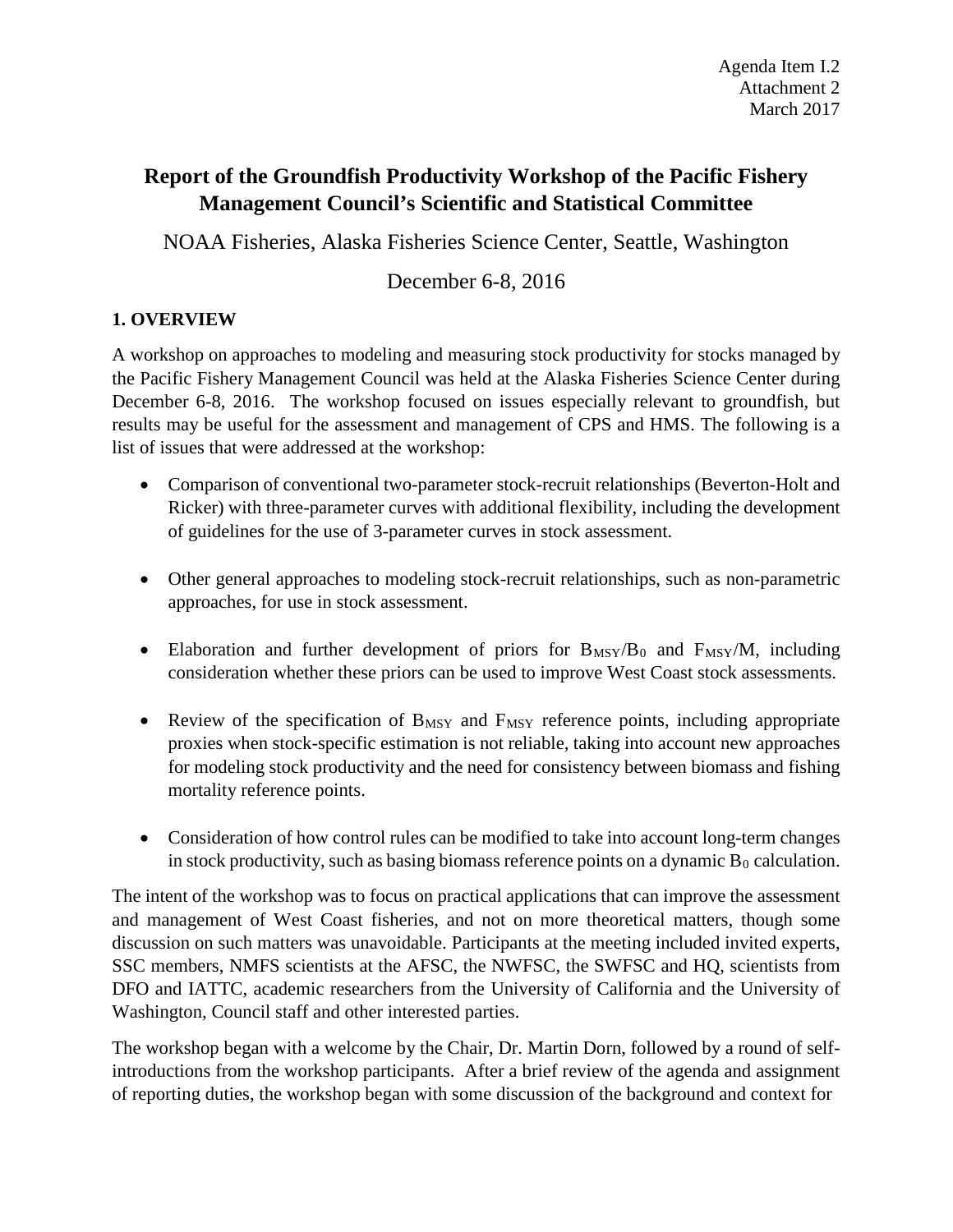the workshop by Dr. Rick Methot, NOAA Science Advisor for Stock Assessments. Dr. Methot mentioned two national efforts related to the issue of modeling and measuring stock productivity. Work is underway to update the Restrepo et al. (1998) document that laid out guidance for constructing harvest control rules. Second, stock productivity is likely to be one focus for the January 2018 National SSC meeting, which will be hosted by the Pacific Fishery Management Council. In addition, the October 2017 CAPAM workshop will focus on recruitment, and NMFS work on an update to National Standard 1 Technical Guidance will also touch upon these issues. Dr. Methot also charged the group to think more broadly about productivity than just "how hard we can fish" and "impacts on spawning stock biomass per recruit." Issues related to ecosystem based fisheries management and economics should also be considered when relating productivity to reference points and harvest control rules.

The remainder of the report is organized as follows. Author's summaries are provided for each talk, followed by a recap of the panel discussion concerning the talk. In some cases the author summaries include recommendations or scientific opinions on stock assessment or fisheries management. These recommendations should be considered the views of the author, and not necessarily recommendations from the workshop panel as a group. The first two talks were keynote presentations from Dr. Marc Mangel (Univ. of California Santa Cruz) and Dr. Mark Maunder (Inter-American Tropical Tuna Commission), which introduced the issues dealt with at the workshop. A final section of the report summarizes the recommendations of the workshop.

In closing the workshop, the Chair thanked the AFSC for hosting the workshop and the AFSC staff who provided logistical support to the workshop. The Chair thanked all the rapporteurs for their work.

## **2. AUTHOR'S SUMMARIES AND PANEL DISCUSSION**

# **2.1. Marc Mangel. Density Dependence, the Theory of Harvesting, and the Practice of Stock Assessment: A Perspective on Steepness and Its Implications**

Density dependence, which in fisheries is usually understood as a nonlinear relationship between mature individuals (spawners) and the number or biomass of offspring produced (recruitment), is key for sustainable fisheries. I will first briefly review density dependence as it applies to fishery management and then introduce the concept of steepness, which is commonly defined as the fraction of unfished recruitment obtained when biomass is 20% of its unfished level. In order to provide a perspective on steepness, I will then discuss i) the statistical ecology of steepness (in both the 20th and 21st centuries), ii) the evolutionary ecology of steepness, and iii) the reproductive ecology of steepness (illustrated with Bluefin tuna as a test case). I will then turn to the management implications of steepness and show that fixing steepness in the practice of stock assessment can have many unintended consequences, most of which are poorly appreciated. I will show that using three parameter stock-recruit relationships (such as the Shepherd/Maynard Smith) rather than the standard two parameter ones due to Beverton and Holt and Ricker allows us a way forward.

### *Panel Discussion*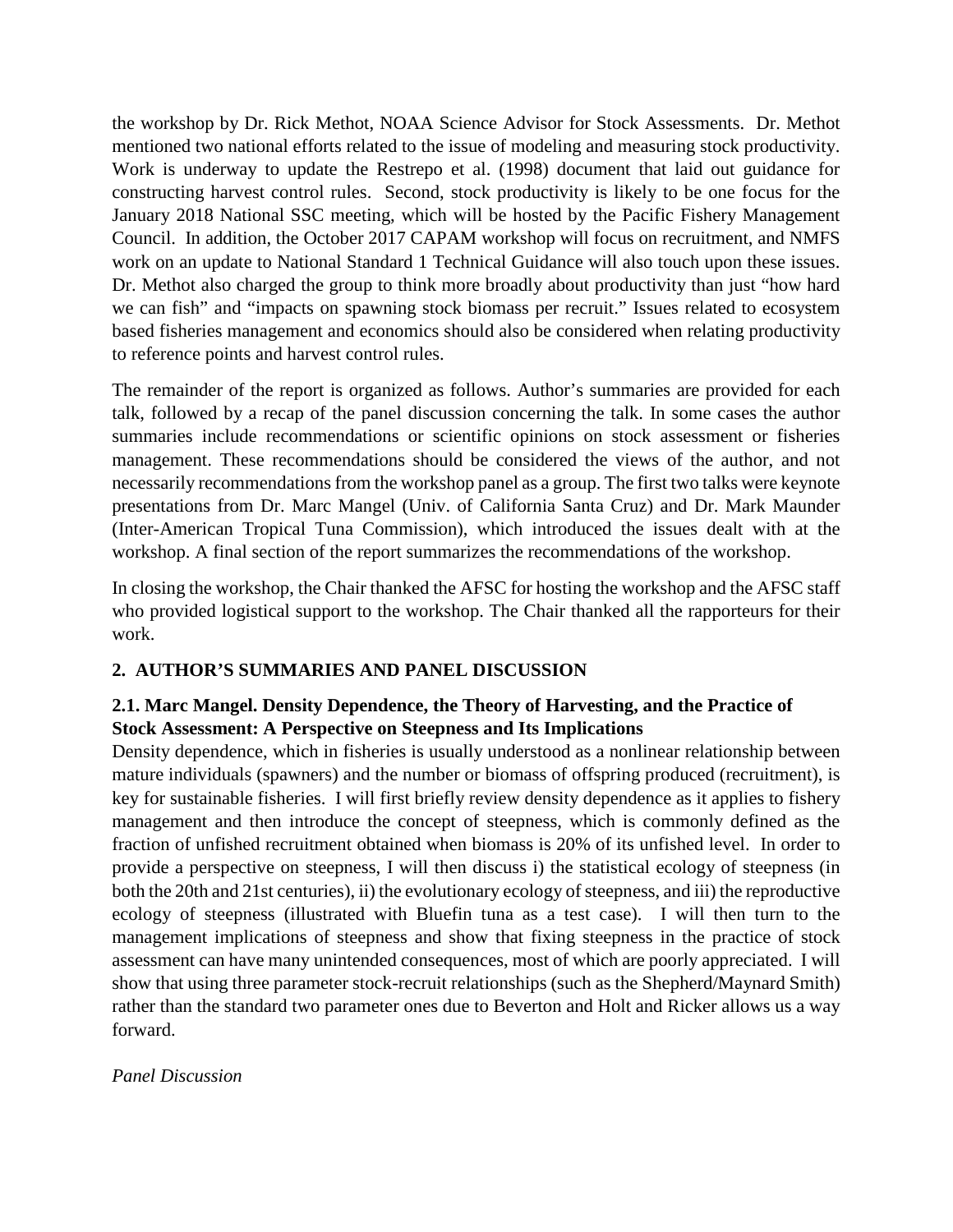The Panel discussed a recently published meta-analysis (Foss-Grant et al. 2016) that classifies stocks with regard to whether their stock-recruit (SR) relationships are Beverton-Holt like (i.e., without a peak to the curve) or Ricker like (with a peak to the curve). It was noted that how to represent stochasticity in SR relationships may be more important that finding a "correct" deterministic form for the SR curve.

The Panel discussed the idea, mentioned by Dr. Mangel, that the concept of "steepness" is very attractive for its simplicity, but the way the concept has been embraced in stock assessment practice was probably misguided. One alternative would be to focus on the ratio of recruits-per-spawningbiomass at the origin of the stock-recruit curve relative to recruits-per-spawning-biomass at the unfished state.

# **2.2. Mark N. Maunder and Kevin R. Piner. Quest for the Holy Grail: The Stock-Recruitment Curve in Fishery Stock Assessment.**

## *Introduction*

The current search for the correct specification of the stock-recruit relationship in fisheries stock assessment models resembles the quest for the Holy Grail as depicted in modern literature. Everyone believes that a relationship between spawners and recruits exists, but no one can find it amongst the noise in the data. What are originally thought to be strong clues to its existence, which are pursued without caution, turn out to be just quirks in the data. Glimpses of the relationship turn out to be just aberrations that disappear as quickly as they appear, as more data are collected or model assumptions are changed. However, the rewards are so high in terms of both academic achievement and management consequences, that we relentlessly continue the search, ignoring everything else. Pieces of evidence, no matter how unreliable, are put together in meta-analyses, propagating the same deception, but with more power. The theory that directs our search is flawed and in reality there is only a weak relationship between recruitment and stock size for most highly fecund species. The stock-recruit relationship is probably not important unless the population gets to such low levels that other factors should have already triggered management action. Therefore, research should focus rather on improving estimates of absolute abundance and natural mortality, and management strategies that are robust to uncertainty in these two quantities.

## *What is productivity?*

One definition of productivity is based on the production curve similar to that represented by the Schaefer or Pella-Tomlinson surplus production models. The shape of the production function is controlled by the biological and fishing processes that are often fixed in the stock assessment model. Determining the stock's current position on the production function (the depletion level) and the absolute scaling of the production function are the goals of stock assessment. The shape of the production function is determined by combing the yield per recruit curve and the stockrecruit relationship. The yield per recruit curve is a tradeoff between natural mortality and growth as mediated through the selectivity of the fishery and fishing mortality. The relationship between spawners and recruits is usually assumed.

*What influences productivity?*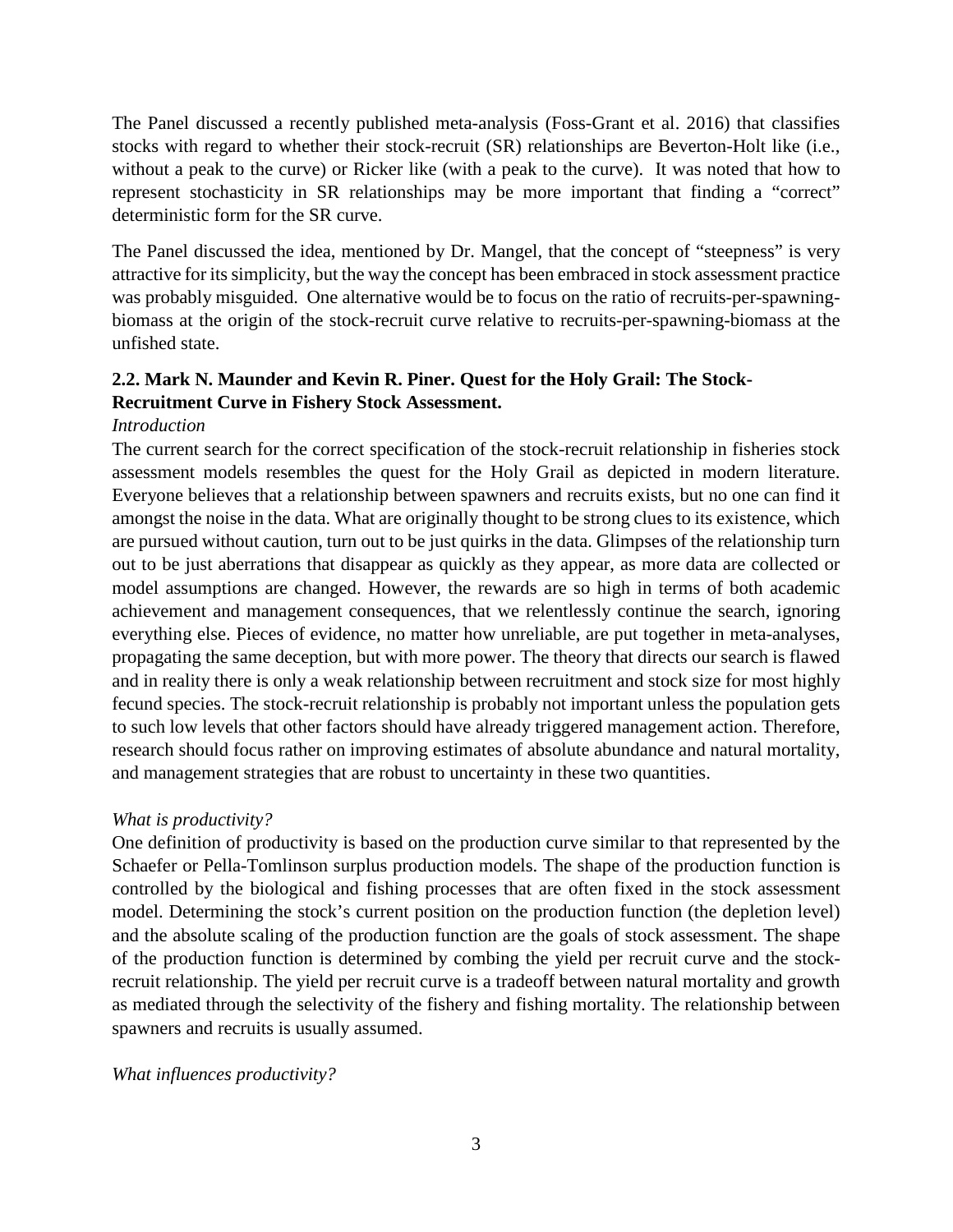The shape of the productivity curve can be characterized by the biomass corresponding to maximum sustainable yield as a ratio of the unexploited biomass  $(B_{MSY}/B_0)$ . When there is no relationship between recruitment and stock size,  $B_{MSY}/B_0$  appears to be most sensitive to the value of natural mortality, otherwise  $B_{MSY}/B_0$  appears to be most sensitive to the stock-recruit relationship (e.g., the steepness of the Beverton-Holt stock-recruit relationship, Maunder 2003; Maunder 2012). Another important parameter related to productivity is the fishing mortality corresponding to MSY ( $F_{MSY}$ ).  $F_{MSY}$  appears to be most sensitive to the value of natural mortality.  $F_{MSY}$  and  $B_{MSY}/B_0$  can also be sensitive to the selectivity of the gear or the allocation of effort among gears (Maunder 2002). Losses in yield can occur from recruitment overfishing, sub-optimal fishery selectivity, sub-optimal fishing mortality, and stock assessment errors. These losses, except assessment errors, appear to be similar and produce 80% of the MSY under reasonable values, but will differ depending on the application.

The specification of steepness of the stock-recruit relationship is particularly influential with harvest control rules (HCR) that use depletion level to adjust the fishing mortality rate. This is because lower steepness increases  $B_{\text{MSY}}/B_0$ , which is often used as a reference point in the HCR, and increases the estimated depletion level.

### *Does the stock-recruit relationship make sense?*

The stock-recruit relationship is only a model. The commonly used Beverton-Holt and Ricker models are based on simplistic assumptions of constant linear density dependence. They also imply that survival changes quicker as a function of spawning biomass at high biomass levels. In actuality, density dependence is unlikely to be linear, is not continuous at a constant rate, probably occurs at a critical stage/period, and changes in survival due to density dependence should be strongest close to the carrying capacity. Despite this, the general shapes of the Beverton-Holt and Ricker make sense. A three-parameter stock-recruit model based on modelling survival allows more flexibility (Taylor et al. 2013).

Empirical data suggest that a hockey-stick stock-recruit relationship may be more appropriate. However, this type of relationship implies that survival reduces quickly at low biomass levels. One explanation is that the carrying capacity for eggs is substantially less than the eggs produced by adults at their carrying capacity.

Recruitment may be controlled by the temporal and spatial distribution of spawning rather than a simple stock-recruit relationship (Maunder and Deriso 2013). The expansion of the spawning stock at high biomass levels outside the suitable spawning habitat may also explain the hockey-stick type stock-recruit relationship. In any case, it is difficult to intuitively understand what causes density dependence in the open ocean and more ecological research is needed to understand this.

### *Is there a stock-recruit relationship?*

Stock-recruit data for many if not most species does not show a strong relationship between spawning stock size and recruitment. Typically, increases in abundance are followed by increases in recruitment as the recruits grow and enter the adult component of the population. When a stock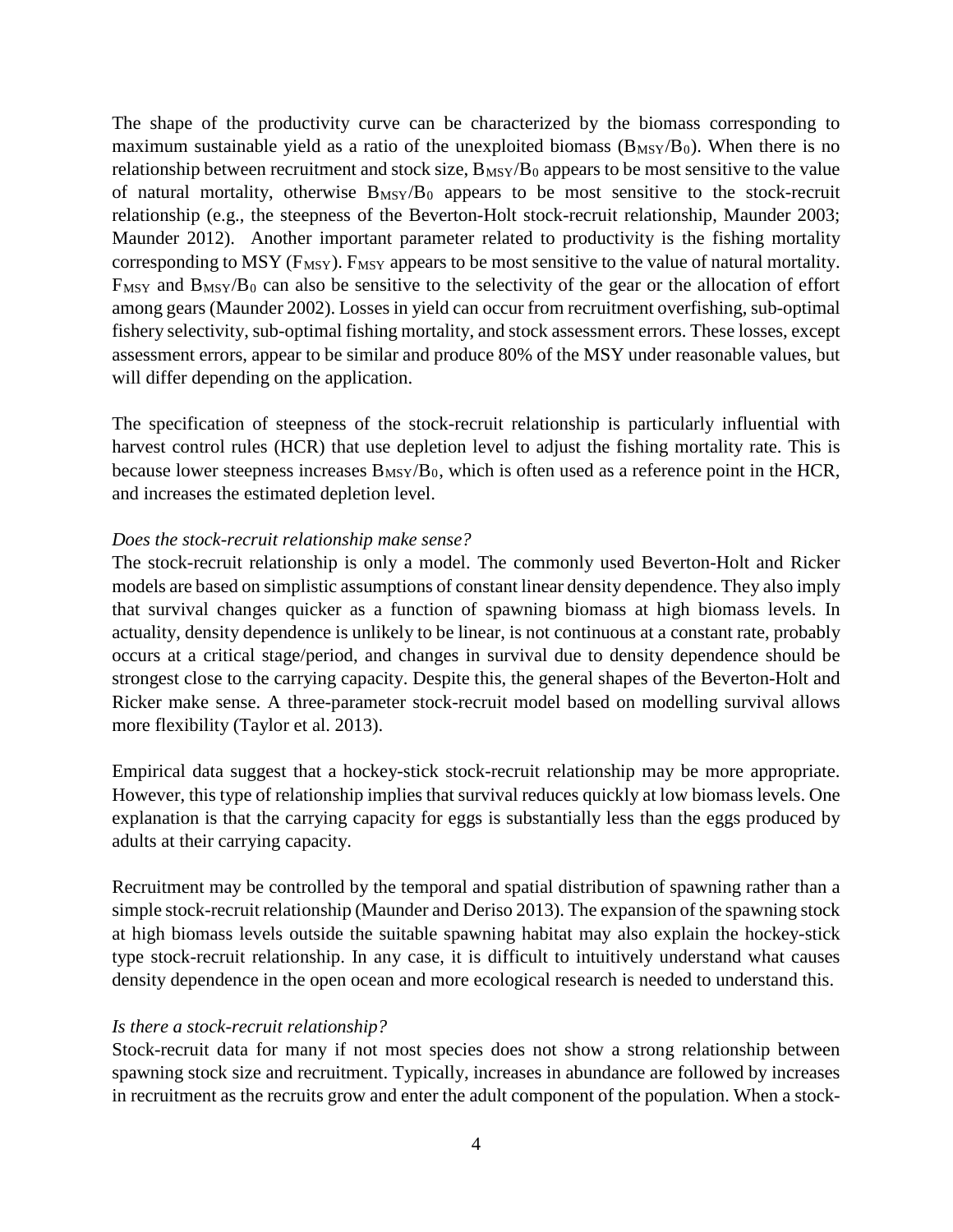recruit relationship is apparent, it is often a consequence of quirks in the data such as regime shifts or the result of misspecification of the stock assessment model.

### *Can we estimate the stock-recruit relationship?*

Given the tenuous relationship between spawners and recruits, it is not surprising that estimation of the spawner-recruit relationship is considered difficult. Several simulation studies have shown natural mortality may be more reliably estimated than the stock-recruit relationship inside the stock assessment model (e.g., Lee et al. 2011, 2012). In many cases the estimate of steepness from integrated models based on an asymptotic stock-recruit relationship pins at the upper bound of 1, particularly if there is little contrast in the time series. The ability to estimate steepness is specific to each application and generally needs the stock to be depleted to low levels.

#### *Do we need to worry about the stock-recruit relationship?*

The stock-recruit relationship is important in determining  $B_{MSY}/B_0$  and other management quantities. It is also important in determining the current depletion level of the stock. Proxy reference points based on spawner-per-recruit imply a specific value for steepness. Therefore, the stock-recruit relationship is an important, if not the most important, assumption in a stock assessment model. However, due to the flatness of the yield curve when there is no relationship between recruitment and stock size, assuming a lower level of steepness is likely to result in a lower loss of yield than assuming too high of a value (Zhu et al. 2012). If loss in recruitment is an important management concern, limit reference points based on loss in recruitment might be worth considering (Maunder and Deriso 2014).

#### *Author's Recommendations*

Due to the lack of fundamental understanding and good empirical data about the stock-recruit relationship for most, if not all, species, it is difficult to make any solid recommendations except that more research is desperately needed. Therefore, the first and most important recommendation is that more research be conducted and presented at the Center for the Advancement of Population Assessment Methodology (CAPAM) workshop on Recruitment: theory, estimation, and application in fishery stock assessment models, Miami, FL, USA, October 30th-November 3rd, 2017 (http://www.capamresearch.org/workshops). Next we make some tentative recommendations that should be updated based future research.

- When estimating the dynamics in data rich situations, specify the assessment model using settings that minimize the impact of spawner-recruit assumptions. In these situations the assumption that steepness is 1 may be appropriate.
- Focus on estimating natural mortality and absolute abundance.
- Don't let (length) composition data drive abundance estimates.
- Change selectivity to improve yields, but take into consideration discard mortality.
- Fish at levels less than those that would maximize yield per recruit  $(F_{MAX})$ , but consider short term losses that may occur if the fishing mortality needs to be reduced and biomass levels rebuilt.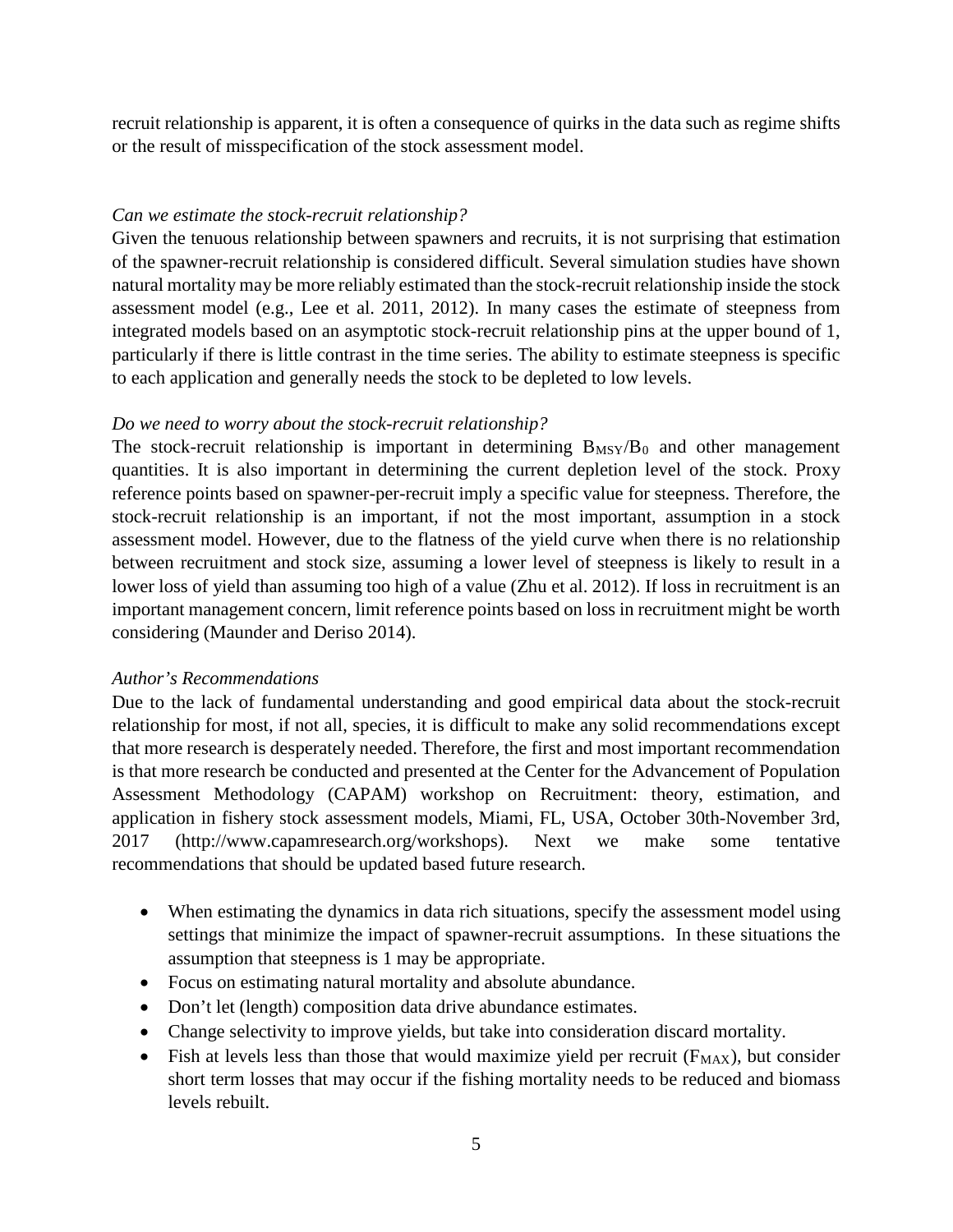- Focus on non-MSY management goals (e.g., catch rates, fish size, and economics).
- Use effort or fishing mortality based management to reduce biases due to calculating catch quotas from biomass estimates using inadequate stock assessments.

## *Panel Discussion*

The Panel discussed a recent meta-analysis by Thorson et al. (2016) that did not show strong linkage for demersal species between productivity and range, as one might expect from the perspective of MacCall's density-dependent "basin model." However, studies by Gibson (1994) have indicated such a linkage for flatfish during specific life stages in the North Sea.

The Panel discussed Dr. Maunder's idea of a carrying capacity for the eggs/larvae that is separate from the carrying capacity of the spawning population. This early carrying capacity, e.g., life history bottleneck, could be the mechanism that sets average recruitment strength and then the sources that cause recruitment variability operate. Pacific salmon might be an example of this phenomenon.

An eel example was discussed where the adults occur in a special kind of limiting substrate in which they inhabit burrows. The Panel notes that remarkably little scientific progress has been made in determining when density dependence occurs during the life cycle. Researchers studying recruitment processes have tended to focus on interannual variability not density dependence. It might be possible to explore the issue of when density dependence occurs in the life cycle using a generalized stage-structured model that included the potential for changes in the basic functional form of density dependence.

The Panel discussed an odd situation in our harvest control rules in that the fishing mortality limit is tied so strongly to achieving MSY and target biomass levels that we tend to ignore other relevant quantities for a trade-off analysis. There are other metrics that might be worth considering across a range of fishing mortality rates, such as average body size of fish, CPUE, effort needed, or other metrics that are easily calculated along with spawning biomass per recruit. In response to the question "Why do we need to estimate spawner-recruit relationships?" it was noted that the Councils are required by law to estimate the status of stock biomass and identify stocks in need of rebuilding.

# **2.3. Martin Dorn. Design Considerations for a System of Stock Assessment and Reference Point Estimation for Use by the PFMC.**

I review how the stock recruit relationship has been modeled in US West Coast groundfish stock assessments. The development of the fishing mortality and biomass reference points used in PFMC harvest control rules is also reviewed. Most full assessments of groundfish use the Stock Synthesis model with the Beverton-Holt stock-recruit relationship parameterized by steepness and unfished recruitment  $(R_0)$ . In each assessment cycle, the SSC provides advice on a steepness prior based on a meta-analysis of likelihood profiles from previous rockfish assessments. This procedure was developed around 2005 because [at that time] the treatment of steepness was inconsistent among assessments, with some assessments attempting to estimate steepness without considering whether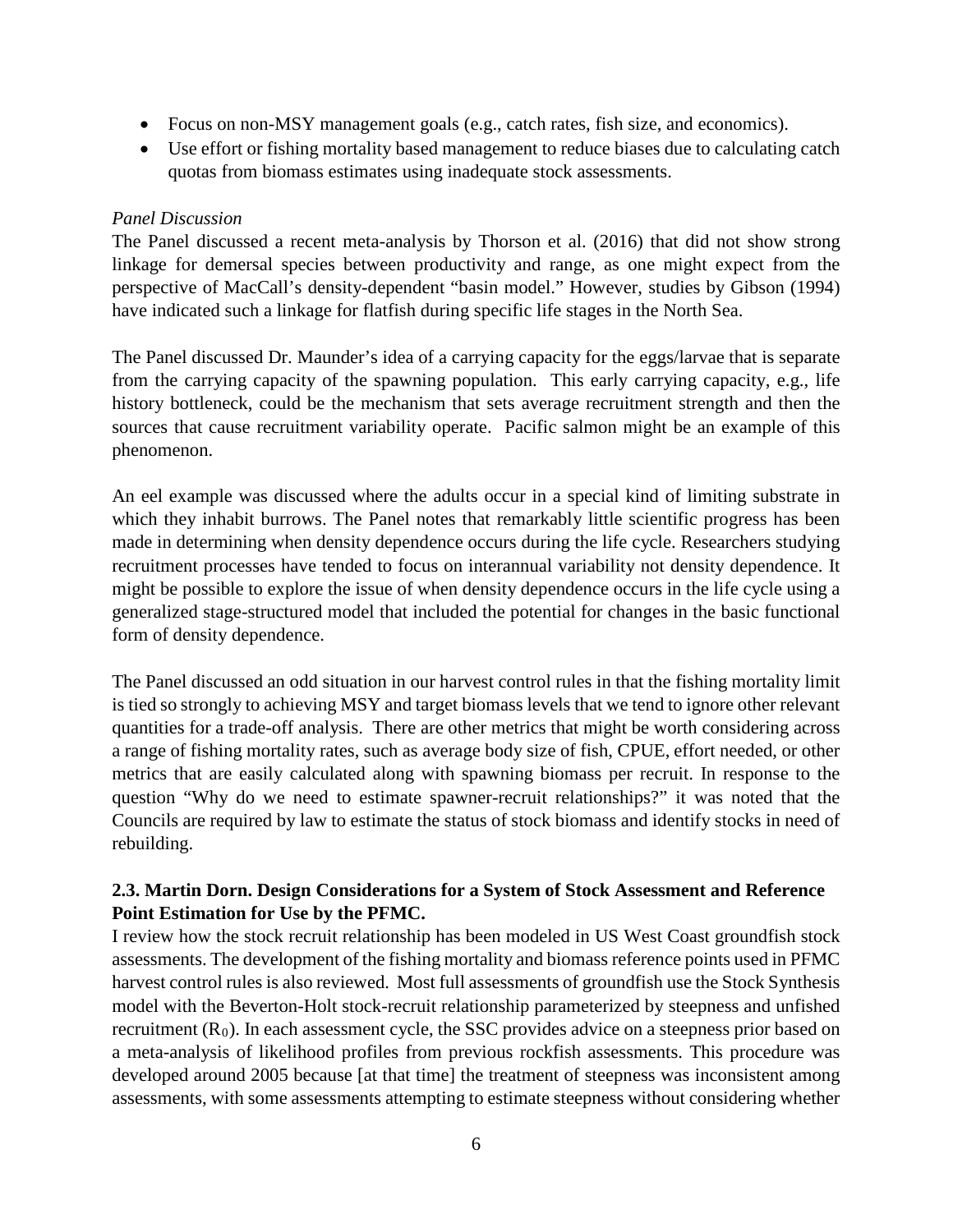the data were sufficient to estimate steepness, and other assessments fixing steepness at a variety of values. The SSC recommendations on a prior for steepness have been helpful to ensure that assessments use a consistent approach for this important parameter that is based on a synthesis of available information.

One unexpected outcome of this procedure is that since 2007 the mean estimates of steepness have increased for rockfish (from 0.58 in 2007, to 0.77 in 2013 and 2015). There are several potential reasons for this increase, including changes in assessment practices, and a period of more favorable recruitment for rockfish beginning in 2000. A number of concerns have been raised about the reliability of the meta-analysis, including a concern that autocorrelation in recruitment within stocks causes bias in steepness estimates, the potential for correlation in recruitment across rockfish stocks due to similar environmental forcing, and potential biases in the estimation of steepness and the steepness profile.

F<sub>MSY</sub> reference points used by the PFMC for groundfish are based on spawning biomass-perrecruit proxies:  $F_{30\%}$  for flatfish,  $F_{40\%}$  for whiting,  $F_{50\%}$  for rockfish,  $F_{50\%}$  for elasmobranchs, and F45% for all other species. These differing harvest rates are intended to reflect the differing productivities of these taxa. The F50% harvest for rockfish was based on Dorn (2002), a metaanalysis that considered all stocks of *Sebastes* (West Coast, North Pacific, and Atlantic), and integrated over the Beverton-Holt and Ricker stock recruit relationships. The spawning stock at 40% of unfished biomass,  $B_{40\%}$ , is used as a proxy for  $B_{MSY}$ , an approach that is based partly on National Standard One guidelines published by NMFS, and partly on advice by Clark (2002), who noted that maintaining the stock at B40% tended to produce a large fraction of potential yield across a variety of assumptions. An exception is for flatfish, where  $B_{25\%}$  is considered the  $B_{MSY}$  proxy due to their higher productivity.

Based on current scientific understanding, the current system of reference points should work reasonably well to attain a large percentage of potential yields while preventing stocks from becoming overfished. One potential problem is that the apparent increase in rockfish steepness suggests that the  $F_{50\%}$  harvest rate can no longer be considered a risk neutral proxy for  $F_{MSY}$ , as was originally intended. This could result in a potential loss of long-term yield of about 20%. However, these conclusions depend on accepting the Beverton-Holt curve as appropriate way to model the stock recruit relationship, and this approach was questioned in other talks at this workshop.

### *Panel discussion*

The patterns documented in Dr. Dorn's talk have contributed to concerns regarding the application of the steepness prior, particularly with respect to whether assessments may be perceived to be "misleadingly" informative about stock recruitment parameters, and the extent to which recruitment estimates can absorb other types of un-modeled process error. It was noted that West Coast assessments neither assume nor estimate autocorrelation in stock-recruit relationship, although it is likely present (as discussed in the presentation by Dr. Thorson later that day). Other concerns related to current practices included the observation that rockfish (and perhaps other) stocks appear to be responding in similar ways to environmental forcing (among-species correlation problem), and concerns that a steepness of one is unrealistic. However, it was also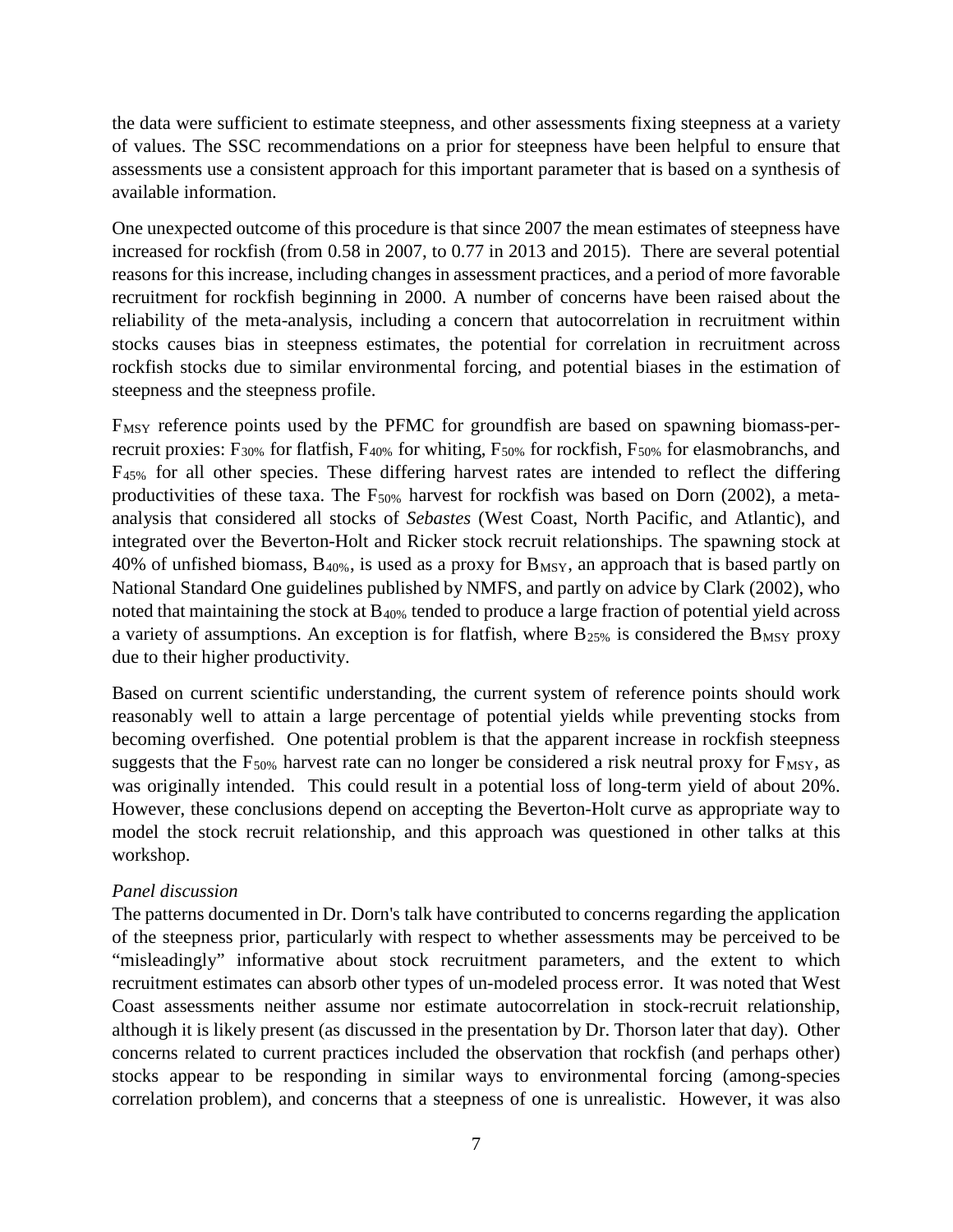noted that a steepness of 0.77 is not atypical for marine fish populations, and that family level steepness estimates from earlier meta-analyses (e.g., Myers et al. 1999) ranged primarily from 0.75 to 0.95.

There have been discussions regarding the perceived desirability of having fishing mortality and biomass reference points be consistent, as should assessment productivity assumptions and fishing mortality rate reference points. This consistency is not present with contemporary practices as an SPR of 50% of the unfished spawning potential is associated with a steepness value of  $\sim 0.60$ , while the mean of the most recent prior is closer to 0.77 (which would be associated with an SPR closer to ~30%). Specific examples were discussed, some of which suggested some concerns regarding foregone yield, although it was also noted that the system is performing reasonably with respect to achieving a large fraction (e.g., over 80%) of potential yields, and flatfish reference points and productivity assumptions are consistent.

Alternative approaches, such as considering  $B_{MSY}$  to  $B_0$  ratios by taxonomic groupings (0.4 did pretty well for everything but *Clupeiformes* in Thorson et al. (2012)), or  $F_{MSY}/M$  ratios (consistent with DB-SRA). There was discussion (a "strawman proposal") about whether we know more (or less) about steepness or M, and there is some appeal to having  $F_{\text{MSY}}/M$  based reference points (converted to  $F_{SPR}$ ), potentially based on meta-analyses that could be conducted by taxon (e.g., rockfish, flatfish, roundfish and elasmobranchs, e.g., Zhou et al. (2012)).

There was also some discussion of the reluctance towards moving to a three-parameter spawner recruit relationship, particularly given the difficulty in confidently parameterizing two-parameter curves. Conversely, it was suggested that the widespread use and application of steepness could be "too convenient," and there could also be merit in exploring non-parametric frameworks for these analyses. A perceived need to be able to specify priors for any of the parameters used in an S-R curve was also mentioned, and the trade-offs in model stability versus the exploration of a broader range of plausible values throughout productivity relationships were discussed.

# **2.4. E.J. Dick and Nick Grunloh. Bias in Estimation of Biological Reference Points when Three-Parameter Stock-Recruit Relationships are Considered Appropriate -- An Extension of the Results of Mangel et al. 2013.**

Stock assessments often assume a two-parameter functional form (e.g., Beverton-Holt or Ricker) for the expected recruitment produced by a given level of spawning output. Mangel et al. (2013) and others have shown that biological reference points such as  $F_{MSY}/M$ ,  $B_{MSY}/B_0$ , and  $SPR_{MSY}$ are largely determined by a single parameter (steepness) when using two-parameter relationships. These functions introduce strong correlations between reference points that are pre-determined by the functional form, rather than a biological characteristic of the stock. Mangel et al. note that use of a three-parameter stock-recruitment relationship allows for independent estimation of these reference points. Our research seeks to understand the nature of biases in reference points resulting from fitting a two-parameter functional form when the true relationship follows a three-parameter stock recruit relationship. These biases arise from mapping a three-dimensional space onto two dimensions. We generated data (abundance indices) using a delay-difference (DD) operating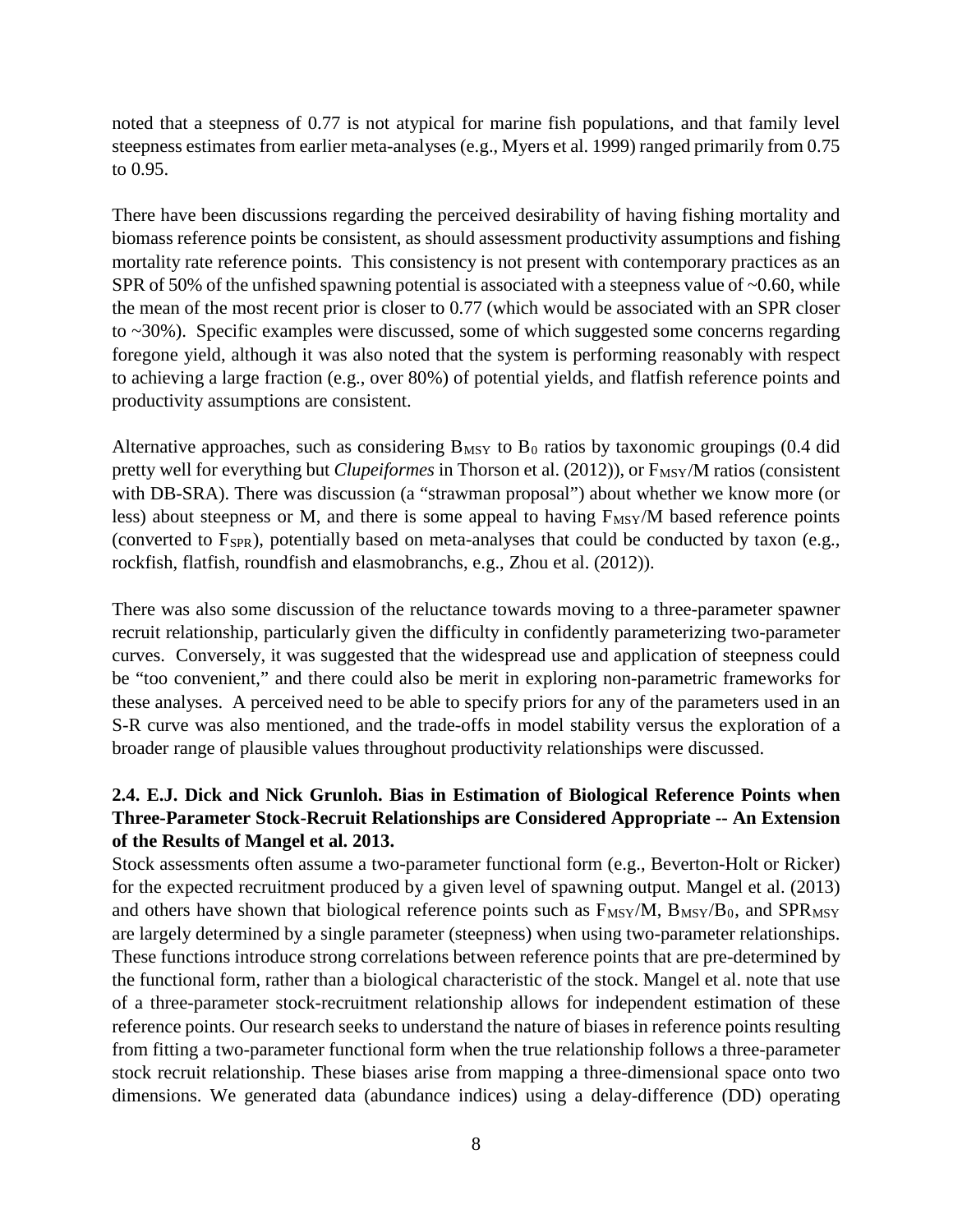model using a three-parameter (Deriso-Schnute) stock recruit relationship, and fit those data using a two-parameter (Beverton-Holt) relationship. Initial results indicate that biases in F<sub>MSY</sub>/M and  $B_{\text{MSY}}/B_0$  are greater for smaller values of natural mortality. We are currently examining the effects of observation and process error on biases in reference points using only biomass dynamics. We will then expand the DD model to its age-structured equivalent, allowing us to measure biases while relaxing assumptions regarding selectivity, maturity and growth.

#### *Panel discussion*

Some of the history for this exploration was based on the 2013 data moderate assessments, in which some preliminary comparisons of productivity functions (comparing exSSS and XDB-SRA, two and three parameter production functions respectively) led to different outcomes with different productivity functions. The STAR Panel report at that time stated that proper interpretation of model comparisons would require standardization of productivity priors.

The analysis focused on an evaluation of potential bias in the estimation of reference points in which data simulated from models with a three-parameter function spawner-recruit relationship was estimated with a two parameter Beverton-Holt function. The approach was to begin with delay-difference model, and eventually extend to age-structured model (not done yet). It was noted that the delay-difference model captures the dynamics of a simple age-structured model (recruitment, mortality, growth, knife-edge maturity), can fit to abundance and average weight data, incorporates observation and process error, and can act as a bridge between two the modeling approaches. The basic analysis used a Schnute-Richards spawner recruit parameterization to generate data in three parameter space, but then fit the model in Beverton-Holt (two parameter space) and evaluate the bias. Considerable bias was observed in grid spaces used to initiate the effort, and these biases seem to decrease (increase) with higher (lower) natural mortality assumptions, although it was also noted that there may be more debugging of the simulation before complete confidence in the results could be made. The model also does not yet include growth, which should be incorporated and improve model performance.

The bias was also greater when  $B_{MSY}/B_0$  was outside of the nominal Beverton Holt SRR boundaries. There was considerable discussion regarding the feasibility of  $B_{MSY}/B_0$  above 0.5 (e.g., 0.6), which led to the greatest biases in the simulation, and the extent to which there is a basis for assuming that SRRs are always constrained. Workshop participants debated whether the burden of proof was to show that Beverton Holt is always right, or that it can be wrong, and discussed the merits of looking beyond the Beverton Holt space. The plausibility of some of the preliminary results was also questioned, as some of the simulated biases had Beverton Holt curves producing F estimates as much as 20 times greater than M, which seemed infeasible. However, the general conclusion, that biases in reference points could be large if actual SRRs deviate from Beverton Holt space, is one that merits additional exploration. Future analyses related to this effort will also include plotting prior predictive distributions in the various spaces explored here  $(B_{MSY}/B_0, F_{MSY}/M)$  under a range of three parameter models, as well as simulating and fitting to average weight data and including growth in the model.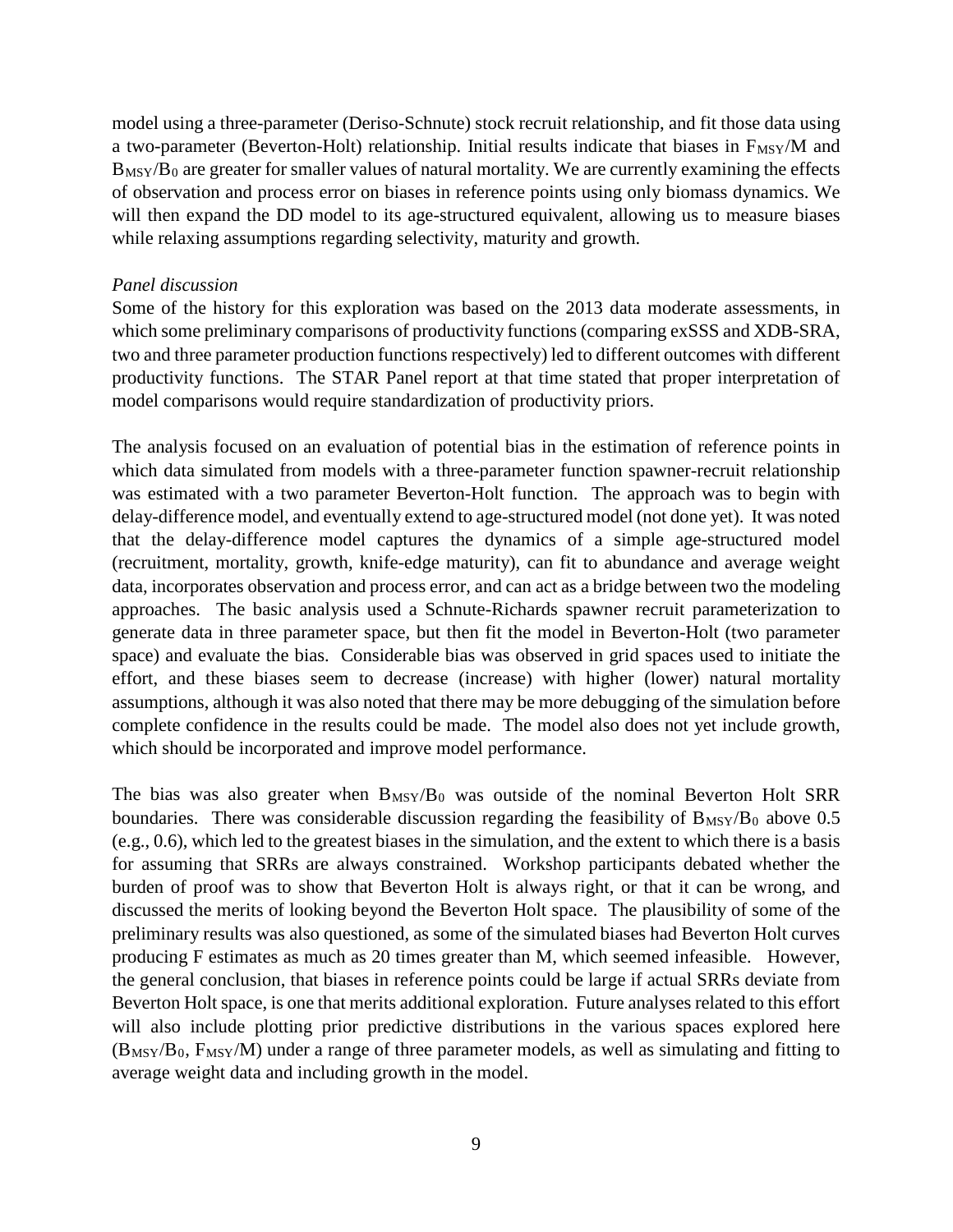# **2.5. Jim Thorson. Autocorrelation in Recruitment and Its Effect on Estimation of Stock-Recruit Parameters.**

Production of biomass for marine fishes arises from individual growth, birth and survival of juveniles, mortality (both natural and human-caused), and movement. Predicting production remains difficult for applied stock assessment, either when forecasting future changes or hindcasting historical trends. For example, birth and survival of juveniles (termed "recruitment") is often predicted using spawning biomass or output, but residuals around predictions may be correlated over time ("autocorrelated"). The potential impact of autocorrelated recruitment on estimating fish productivity is a topic of ongoing research.

In this talk, I first present results of a global estimate of recruitment autocorrelation, obtained using data from the original RAM stock-recruit database (Thorson et al. 2014). This meta-analysis suggests an average autocorrelation of 0.43 (SE=0.28), but some individual populations have extremely high values  $(>0.75)$ . I therefore conclude that autocorrelated recruitment is likely to be widespread, and its potential impact warrants further study.

Next, I explore the potential impact of autocorrelated recruitment on a meta-analysis of the stockrecruitment relationship used to estimate productivity ("steepness") for West Coast rockfishes. To do so, I assemble a database of five of the 12 stocks used in the West Coast meta-analysis of steepness (I can replicate recent results and estimate autocorrelation for these 5 stocks). For each stock, I fix autocorrelation at the sample-autocorrelation of estimated recruitment deviations during years with abundant data. I then re-run the likelihood profiles for steepness for each of these five stocks when fixing autocorrelation at this value. This exercise shows that likely values of autocorrelation for these five models has little impact on likelihood profiles, and that autocorrelation is therefore unlikely to substantially impact results from the West Coast metaanalysis of steepness.

Finally, I present results for a recent simulation experiment (Johnson et al. 2016) where colleagues and I explored the potential impact of autocorrelated recruitment on forecasts of future population abundance from integrated assessment models (i.e., Stock Synthesis, SS). This experiment first contrasts two methods for estimating autocorrelation in SS, and concludes that the sampleautocorrelation of well-informed estimates of recruitment deviations is a sufficiently accurate estimator for true autocorrelation in the simulation model. We then compare the performance of forecasts of population abundance after the final year of data (termed "population forecasts") when fixing autocorrelation at its sample-autocorrelation estimator with population forecasts when either ignoring autocorrelation or fixing autocorrelation at its true values. This comparison shows that population forecasts using the sample-autocorrelation estimator performs nearly as well as forecasts when fixing autocorrelation at its true value, and substantially better (in decreasing bias and improving forecast interval coverage) than ignoring autocorrelation. This autocorrelation feature has been built into the new SS 3.30 (winter 2017).

Based on results from these three analyses, I conclude the following:

• Autocorrelated recruitment is plausible in a wide variety of marine fishes;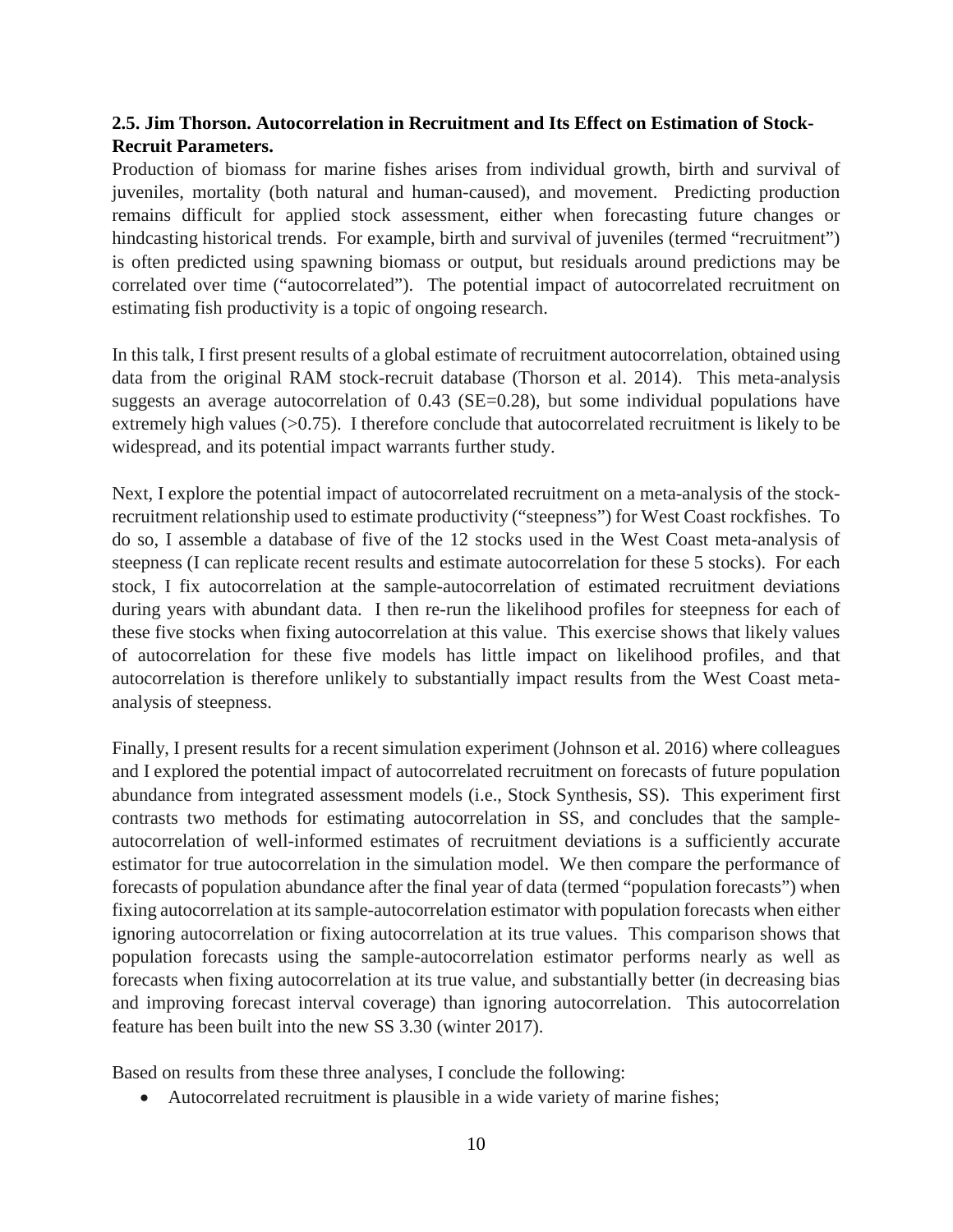- Available evidence suggests that autocorrelated recruitment likely is not impacting metaanalytic estimates of productivity ("steepness") for West Coast rockfishes;
- Estimating and including autocorrelated recruitment during population forecasts can decrease forecast error and improve forecast-interval coverage using SS models. However, including autocorrelation only substantially impacts population forecasts when sample autocorrelation is substantially different from zero (e.g.,  $\rho > 0.25$ ). During future rebuilding analyses, I therefore recommend that analysts estimate sample autocorrelation for well-estimated recruitment deviations (perhaps this could be added to package R4SS). Then, if the sample autocorrelation is  $>0.25$ , then this value be used when forecasting abundance in rebuilding plans.

#### *Panel discussion*

The suggestion was made to further an analysis like this by conducting a more rigorous simulation study of different types of recruitment variation (random, regime shifts, autocorrelation, and spasmodic recruitment variability) to evaluate potential biases.

Dr. Thorson's results indicated that the internal estimate of autocorrelation tended to be biased, but the external estimate is surprisingly good, almost as good as using the true value. The bottom line was that strong autocorrelation could cause population forecasts to be overconfident, and to miss either substantially faster or slower rebuilding trajectories. The Panel agreed with Dr. Thorson's recommendation to evaluate first order autocorrelation in recruitment, and if these estimates exceed some pre-determined threshold, then forecasts should include the estimated autocorrelation term. In subsequent discussion there were questions regarding negative autocorrelation, which was not evaluated in this study.

### **2.6. André Punt and Jason Cope. Extending Integrated Stock Assessments Models to Use Non-Depensatory Three-Parameter Stock-Recruit Relationships.**

Stock assessments based on the integrated paradigm often include an underlying stock-recruit relationship, which allows  $B_{MSY}$  and  $F_{MSY}$  to be calculated. However, the estimates of these quantities may differ from those used in the harvest control rules used to provide management advice. Moreover, the values for B<sub>MSY</sub> and F<sub>MSY</sub> are related functionally in population dynamics models based on two-parameter stock-recruit relationships such as Beverton-Holt and Ricker. Use of two-parameter stock-recruit relationships hence restricts the ability to fully quantify the uncertainty associated with estimating  $B_{MSY}$  and  $F_{MSY}$ . In principle,  $B_{MSY}$  and  $F_{MSY}$  can be set independently if the stock-recruit relationship is more general than the Beverton-Holt and Ricker relationships. This paper outlines eleven potential three-parameter stock-recruit relationships and evaluates them in terms of whether they are able to match a wide range of specifications for  $B_{MSY}$ (expressed relative to unfished spawning stock biomass,  $B_0$ ) and  $F_{MSY}$  (expressed relative to natural mortality, M). Of the eleven three-parameter stock-recruit relationships considered, the Ricker-Power stock-recruit relationship is found to best satisfy the characteristics of (a) being able to mimic a wide range of  $B_{MSY}/B_0$  and  $F_{MSY}/M$  values, (b) not to lead to negative recruitment for biomasses between  $0$  and  $B_0$ , and  $(c)$  not to lead to increasing recruitment in the limit of zero population size. Bayesian assessments of three example species off the US west coast groundfish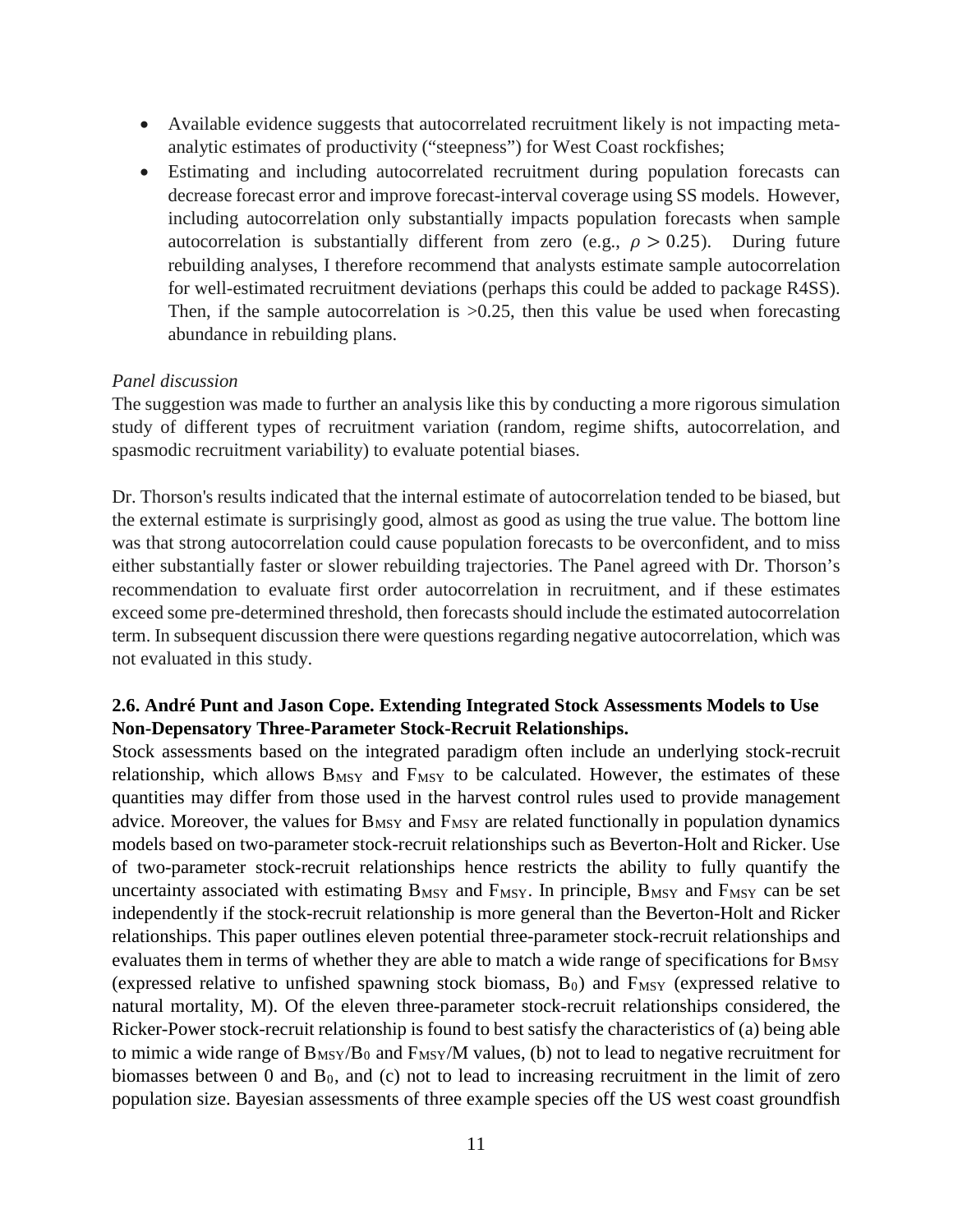(petrale sole, Dover sole, and aurora rockfish) are conducted using Simple Stock Synthesis based on the Beverton-Holt and Ricker-Power stock-recruit relationships to illustrate some of the impacts of moving to a three-parameter stock-recruit relationship.

# *Panel discussion*

This research was motivated by a comparison of XDB-SRA and XSSS, which highlights the difference between allowing  $F_{MSY}/M$  and  $B_{MSY}/B_0$  to be independent as for DB-SRA, and the dependence that arises from using the Beverton-Holt stock-recruit relationship in XSSS. The goal of this work is to add the ability to specify  $F_{MSY}/M$  and  $B_{MSY}/B_0$  independently within Stock Synthesis, which is not possible with 2-parameter forms. Six of the eleven forms explored are depensatory (upward concavity), and therefore have non-unique expected recruitment values for some values of spawning biomass-per-recruit. These were eliminated from further consideration.

When the Ricker Power was compared to Beverton-Holt in XSSS, there were different results in terms of  $F_{\text{MSY}}/M$  and  $B_{\text{MSY}}/B_0$ , but similar distributions of OFL values. The original work was done with  $F_{50\%}$  rather than  $F_{MSY}$  for setting OFL, but similar results were obtained when using calculated F<sub>MSY</sub>.

The Panel discussed whether achieving generality by completely decoupling  $F_{MSY}/M$  and  $B_{MSY}/B_0$ could result in shapes that would not be considered reasonable. For example, the Panel is aware of no assessed West Coast groundfish that has a strongly dome-shaped stock-recruit relationship. There may be a need to constrain the shape of 3-parameter stock-recruit curves to plausible shapes when using them in assessment models. A second issue is that the priors for  $F_{\text{MSY}}/M$  and  $B_{\text{MSY}}/B_0$ are being considered independent since they were obtained from separate meta-analyses. However, there may be correlation between these parameters, which could be either statistical or biological in nature. In that case it would be important to correctly model the correlation structure in the prior.

It was noted that fishing mortality (F) can be difficult to define unambiguously in complex population models with two sexes and different fisheries each with their own selectivity pattern. Therefore, a prior on  $F_{\text{MSY}}/M$  is conditional on selectivity, or more traditionally on the age of selection in a yield per recruit sense. Natural mortality (M) can also vary by sex and age. There may be some benefit to using an alternative to  $F_{\text{MSY}}/M$  to serve as a leading parameter in 3parameter stock recruit relationships, but it was not clear to the Panel which parameter that might be.

# **2.7. Steve Munch. Meta-Analysis Comparing Parametric and Non-Parametric Stock-Recruit Models**

Current assessment methods typically use a stock-recruit (SR) model to help constrain estimates of recruitment and to make projections necessary for multi-year management specifications. Unfortunately, estimates of management reference points may depend heavily on the assumed shape of the SR model. Previously published simulations show that nonparametric approaches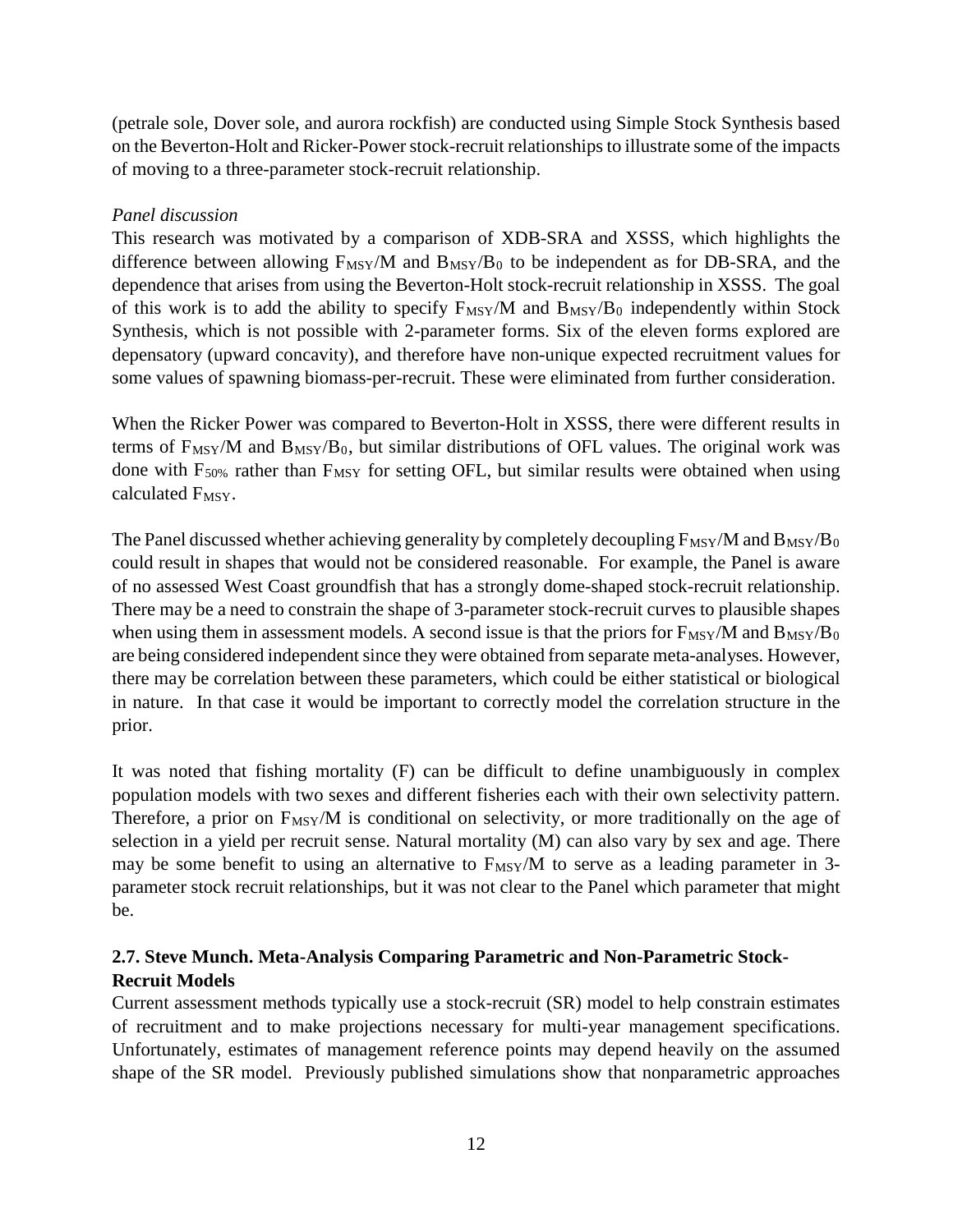based on Gaussian process (GP) regression allow the data to drive the shape of the SR model and provide estimates of references points that are robust to structural uncertainty.

Because nonparametric methods assume no fixed shape, we must be concerned about overfitting. I therefore measure goodness of fit using out-of-sample predictions based on leave-one-out cross validation. Previously published simulations indicate that the GP can recover the shape of any SR model when there is shape information in the data, that it remains vague when such information is lacking, and that it produces reliable estimates of the maximum reproductive rate.

Ransom Myers' SR database collects 330 time series of stock and recruitment from around the world representing 72 species from 26 families. More recently, the RAM Legacy database compiled outputs from many more stock assessments representing more than 230 species. Unfortunately, many of the time series in this database begin with long flat spots, very smooth declines, or perfect SR relationships (i.e. zero residuals). After excising series that were not visibly influenced by real data, 302 time series remain representing 152 species. For simplicity, I will hereafter refer to these collections as RAM1 and RAM2 respectively.

Using the time series in both these databases, I tested whether GP SR models produced different estimates of the maximum reproductive rate than the more commonly used Ricker model and whether the greater flexibility of the GP resulted in reduced prediction errors. The GP- and Rickerproduced estimates of the maximum reproductive rate were nearly identical. The correlation between estimates was 0.982 for RAM1 and 0.996 for RAM2. The added flexibility of the GP reduced the prediction error relative to the Ricker, but only mildly: the mean (s.e.) difference between them was 11% (3%) in RAM1 and 2% (1%) in RAM 2. Since the GP can recover the shape of any SR model, and it does not substantially outperform the Ricker model, I suspect that there is little to be gained from adopting a three-parameter SR model in assessing productivity.

However, we also know that many factors affect recruitment, including temperature, dissolved oxygen, maternal effects, food availability, and predation. Recent developments in Empirical Dynamic Modeling suggest that we might increase our ability to predict recruitment using lags of stock and recruits as surrogate coordinates to account for dynamics driven by these unobserved variables. I extended the GP model to include up to five additional lags of stock and recruits. Unnecessary lags were trimmed out of the model using 'Automatic Relevance Detection,' resulting in fairly sparse models with good out of sample performance.

The inclusion of time lags reduced the forecast error in 90% of stocks in the RAM1 database by an average of 24% (2%). To test whether this approach is merely accounting for autocorrelated errors, I fit weakly regularized AR models using the same lags. The GP explains 32% (2%) more variance on average than the AR model, strongly suggesting that the GP is not merely explaining the 'noise.' For the time series in RAM2 the GP with lags outperformed the SR model for 72% of stocks, though the error reduction was rather more modest: 7% (1%).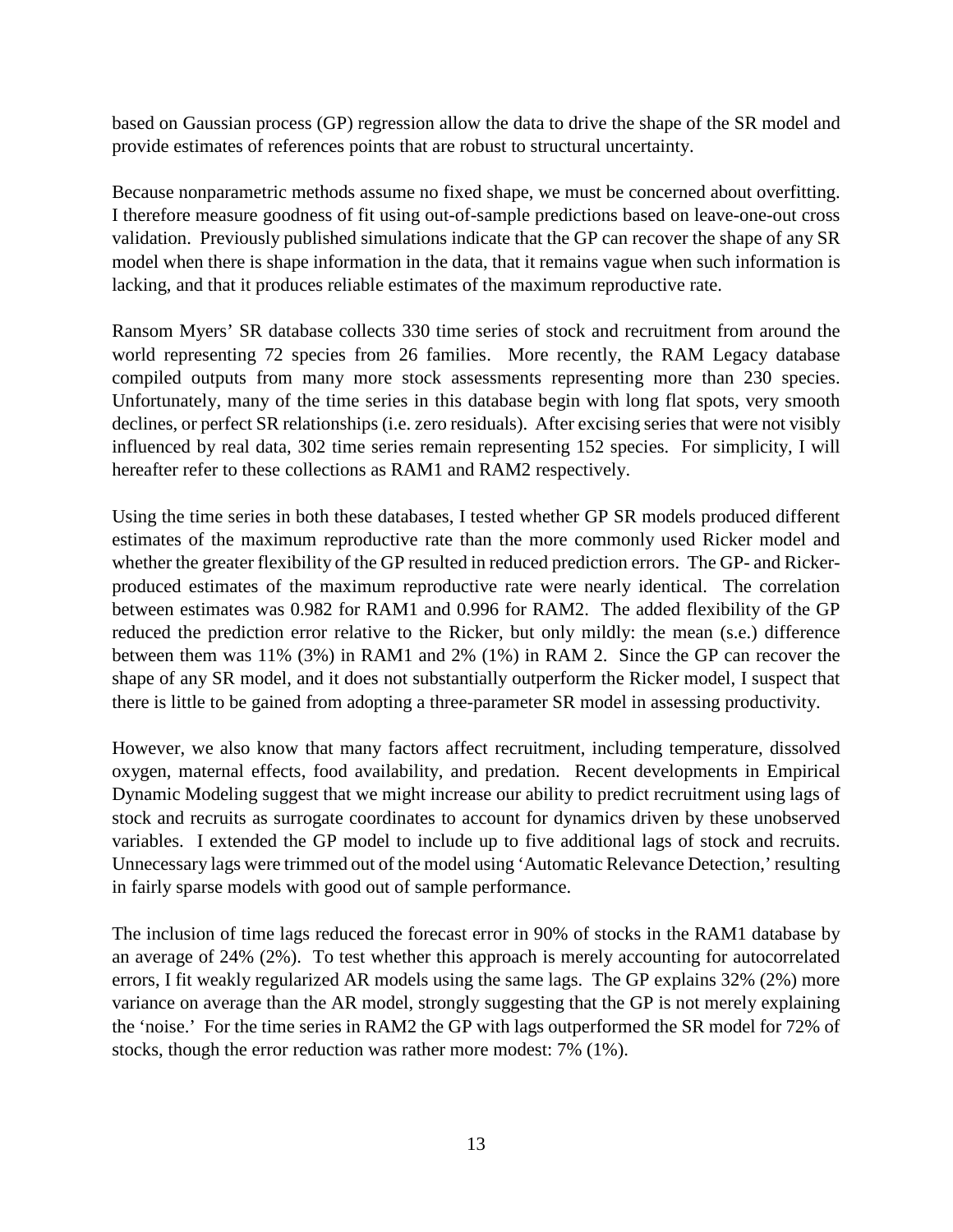This disparity in performance across databases leads one to contemplate its source. Both databases contain results from various assessment methods, including biomass dynamic models, statistical catch at age models (SCA), integrated analysis, virtual population analysis (VPA), and survey estimates of juvenile abundance. However the majority of the RAM1 estimates were derived from VPA while roughly half of the RAM2 time series were generated with integrated analysis and SCA models. This difference in the database composition suggests that there is less temporal structure to explain when recruitment estimates are derived from integrated analysis and SCA models. It is not clear whether this indicates that SCA models do a better job of accounting for recruitment variation or is merely an artifact of SCA models constraining recruitment too tightly. When recruitment estimates were derived from surveys of juveniles, the average error reduction obtained by the GP model with time lags was 25% and 29% for RAM1 and RAM2 respectively.

To summarize, it appears that 1) there is little to be gained from increasing the flexibility of SR models and 2) a substantial fraction of the variation in recruitment can be accounted for using time lags. Although I suspect that these results have some deep implications for the management of fisheries, their most immediate relevance is in developing rebuilding plans, where rebuilding times are currently based on simulations with fixed SR models and i.i.d. errors.

### *Panel discussion*

The Panel noted that this approach is not fully non-parametric in that parametric i.i.d. noise is assumed.

Takens theorem (Takens 1981) was invoked to motivate looking at the time-series structure in the data and considering time-lags in the stock-recruit relationship. This approach looked quite promising in prediction using the RAM database, explaining an extra 24% of the variance overall, but for the RAM legacy database, which is newer, only 7% explained. The approach was tested via a leave-one-out procedure to see how well it can actually predict recruitment. It was suggested that leaving out more points – testing first and second half, for example, would be better. These results can be used to obtain reference points for use in management, then putting results into a dynamic programming algorithm to obtain a harvest control rule (numerically). The Panel notes that this is a statistical time-series method that that does not identify mechanisms. It was not clear how lagged spawning biomass and recruitment would be expected influence current recruitment.

The Panel thought that there would be benefits of using a non-parametric approach in a metaanalysis to derive priors (ideally by taxon) for leading parameters that could then be used in either two-parameter or three-parameter stock-recruit relationships embedded in stock assessment models.

## **2.8. Xi He and John Field. Effects of recruitment variability and fishing history on**

**estimation of stock-recruit relationships: Three case studies from U.S. West Coast Fisheries** Many studies have shown that recruitment variability is one of several complicating factors that challenge the ability to correctly parameterize stock-recruit (SR) relationships. The Beverton Holt SR relationship is commonly used in the U.S. West Coast groundfish stock assessments. However,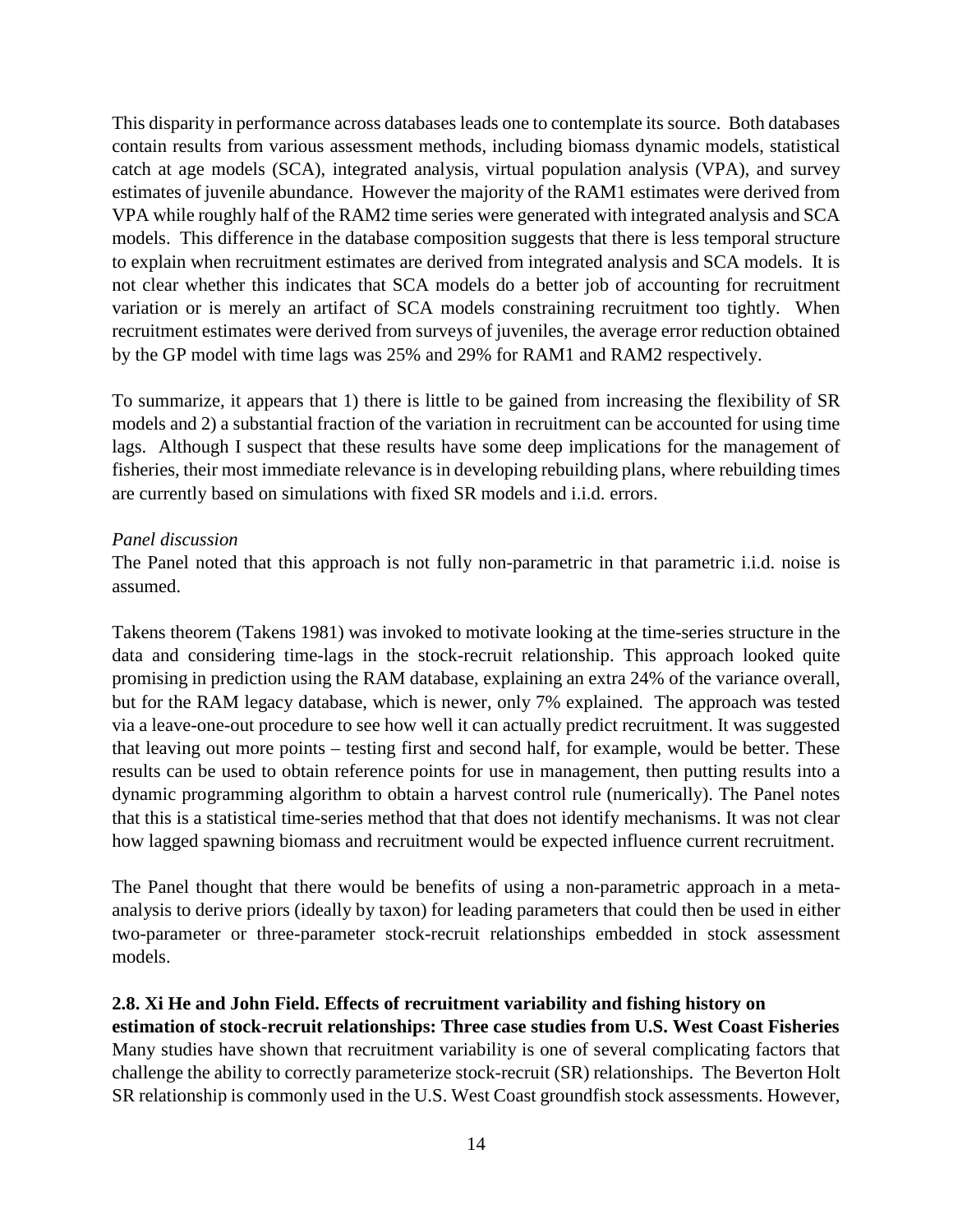the steepness parameter (*h*) is often not estimated in the assessment models, but rather fixed at the mean of a prior developed from a meta-analysis of previous assessments. One primary reason is that there are often not sufficient data to estimate that parameter, particularly for species with very high recruitment variability ( $\sigma_R$ ). In addition, some fish populations have not been fished down to the levels low enough to provide the contrast in spawning output necessary to have the SR function adequately estimated. We conducted a simulation study to evaluate effects of recruitment variability and fishing history on estimation of the SR relationship. Our explicit focus was on the interaction between varying levels of recruitment variability and the precision and bias in the estimation of the steepness parameter for what would be considered fairly "data rich" assessment models. In the study, we used three simulated stock assessment models (Models 1 to 3) that represented three different life histories, ranging from a short lived "flatfish" species (age-plus  $group = 11 years, Model 1) to a long lived "rockfish" species (age-plus group = 50 years, Model)$ 3). In each model, three fishing histories were also simulated: (1) heavy fishing to have the stock depleted to about 10% of virgin spawning output, followed by stock recovery; (2) light fishing to have the stock depleted about 66%; and (3) median fishing to have the stock depleted about 33%.

We found that in the heavily fished models, as recruitment variability increased, the steepness parameter was estimated to be about 5% to 10% higher than the true values in Model 1, but was appropriately estimated in Models 2 and 3. Stock depletions were reasonably estimated at all levels of recruitment variability for the Models 2 and 3, but the stocks were estimated to be more depleted in the Model 1. With "light" fishing, the steepness estimates were biased considerably higher than the true values in all three models as recruitment variability increased. In some cases, the median values for steepness were estimated to be at the upper bound (1.0), even with relatively low recruitment variability (σ<sub>R</sub> = 0.5), and in all cases the fraction of simulations that estimated steepness at the upper bound increased with increased recruitment variability. We also found that recruitment variability has greater effects on estimation of the SR relationship on short-lived species, likely due to a reduced number of recruitment estimates relative to the longer lived species, and that recruitment variability leads to greater bias and imprecision when steepness is high (e.g.,  $\sim$ 0.8) than when steepness is low (e.g.,  $\sim$ 0.4). We intend to expand on these results by evaluating the consequences of including either a correctly specified or a misspecified prior on steepness, and by evaluating whether we can identify specific data components that contribute to biases within the simulated estimation models.

#### *Panel discussion*

This study again highlights the difficulty in extracting any information about the shape of the stock recruit curve (such as steepness) from stock assessments. The Panel recommends that this study be extended to evaluate how using a prior for steepness affects estimation of steepness. It would also be of interest to evaluate whether the marginal or profile likelihood for steepness is biased in addition to the maximum likelihood estimate. This would be relevant to the steepness metaanalysis that has been used to inform West Coast rockfish assessments.

## **2.9. Aaron M. Berger, Ian G. Taylor, Z. Teresa A'mar, Melissa A. Haltuch. Shifts in stock productivity: on the use of dynamic management metrics**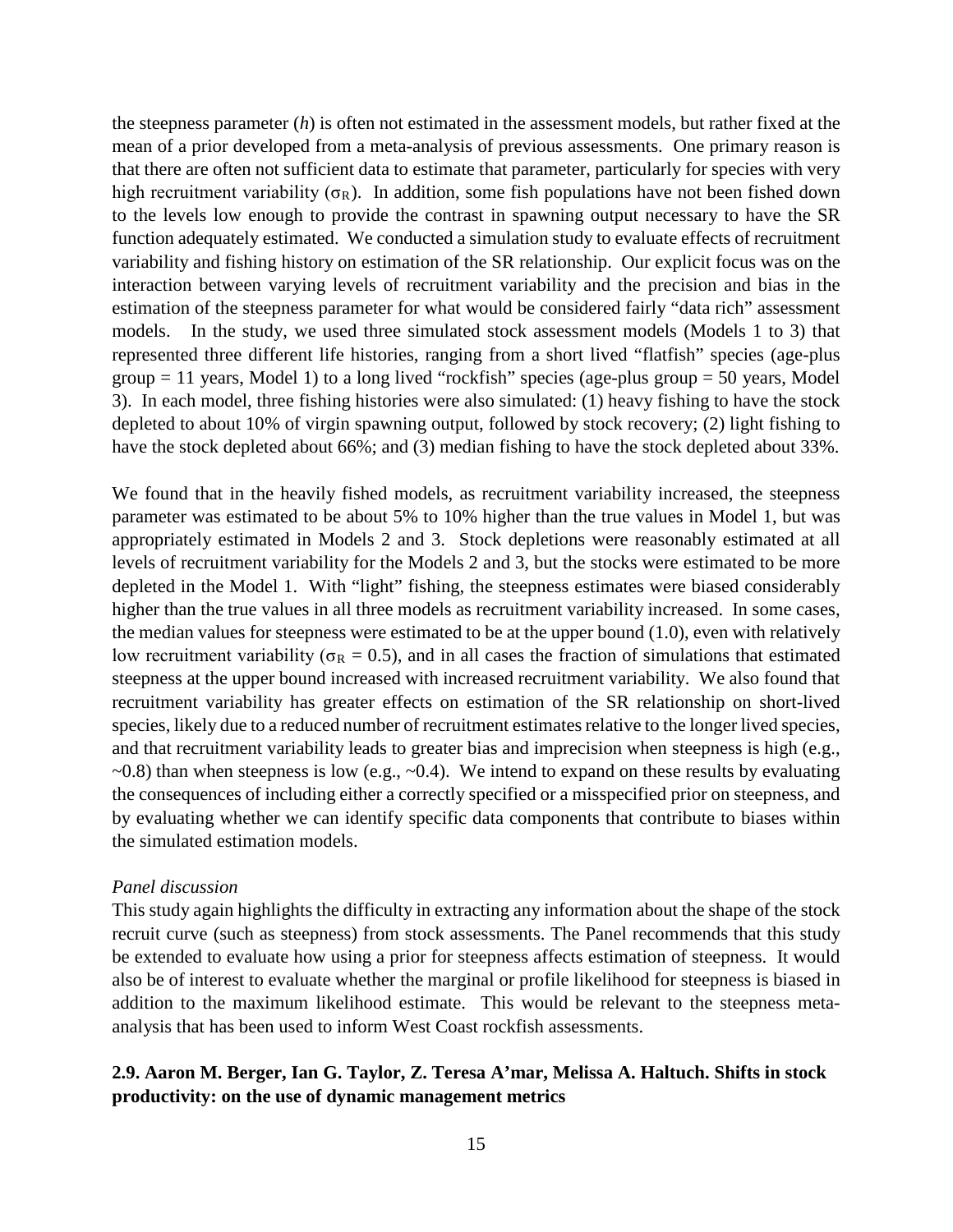The concept of "Dynamic  $B_0$ " was developed 30 years ago by a team of scientists on the US west coast (MacCall *et al*., 1985), but since that time it has not been widely explored in this region. Dynamic  $B_0$  involves projecting fish populations using a time series of recruitment deviations and other parameters estimated in a stock assessment, but with the impact of fishing removed. It can be used as an alternative to the static equilibrium unfished spawning biomass  $(B_0)$  as a basis for harvest control rules that takes into account changes in productivity attributed to external factors such as climate or shifting predator-prey interactions. We present dynamic  $B_0$  time series relative to the fished population biomass time series for 18 recent west coast groundfish stock assessments and discuss differences in stock status as calculated from dynamic vs. static  $B_0$ . In general, many species do not show strong differences between the two measures. However, a few notable exceptions include sablefish, bocaccio, Pacific hake, and widow rockfish which were all estimated to have experienced above average recruitments in the 1960s or 1970s resulting in a subsequent period of 30 years or longer where the dynamic  $B_0$  was above the static  $B_0$ . These results are related to other stock assessment examples where dynamic  $B_0$  trajectories warrant examination. We also highlight results from a management strategy evaluation that compares 40-10 harvest control rules for sablefish using static  $B_0$  and dynamic  $B_0$  based reference points to show how control rule performance can differ depending on the history of population productivity. We conclude by describing some advantages and complexities of using dynamic  $B_0$  time series at the assessment-management interface (e.g., assessment diagnostic, determining future reproductive potential of the stock, or as reference points for adaptive management).

#### *Panel discussion*

The Panel agreed with the authors that it will be important to consider the species (e.g., life history) and management context when using dynamic  $B_0$  based reference points. For many groundfish species, the static  $B_0$ - and dynamic  $B_0$ -based reference points were very similar, suggesting that the history of exploitation is more important than environmental forcing in driving stock dynamics. Nevertheless, identifying the species for which the static  $B_0$ - and dynamic  $B_0$ -based reference points differed was useful for evaluating harvest policy robustness. The Panel recommends that dynamic  $B_0$ -based reference points be included the West Coast stock assessment toolbox since they may be helpful to understand stock dynamics under regime shifts and directional climate change. The need to consider these factors is only likely to grow in the future.

In response to a question, Dr. Maunder said that the status of tropical Pacific tuna stocks is routinely evaluated using dynamic  $B_0$ -based reference points. This approach is considered appropriate for tuna stocks because they clearly undergo decadal shifts in productivity.

There may be specific groundfish stocks that benefit from management using dynamic reference points, but the Panel recommends that the approach be studied further using MSE for the specific stock in question before being applied. The ongoing MSE work with sablefish is an example of where such an evaluation should take place. As always with MSE, the objectives of management must be articulated and performance metrics developed before performance of any strategy can be evaluated. As more stocks are affected by changing climate, a policy question must addressed: Should fisheries reference points be adjusted to track changes in productivity due to a changing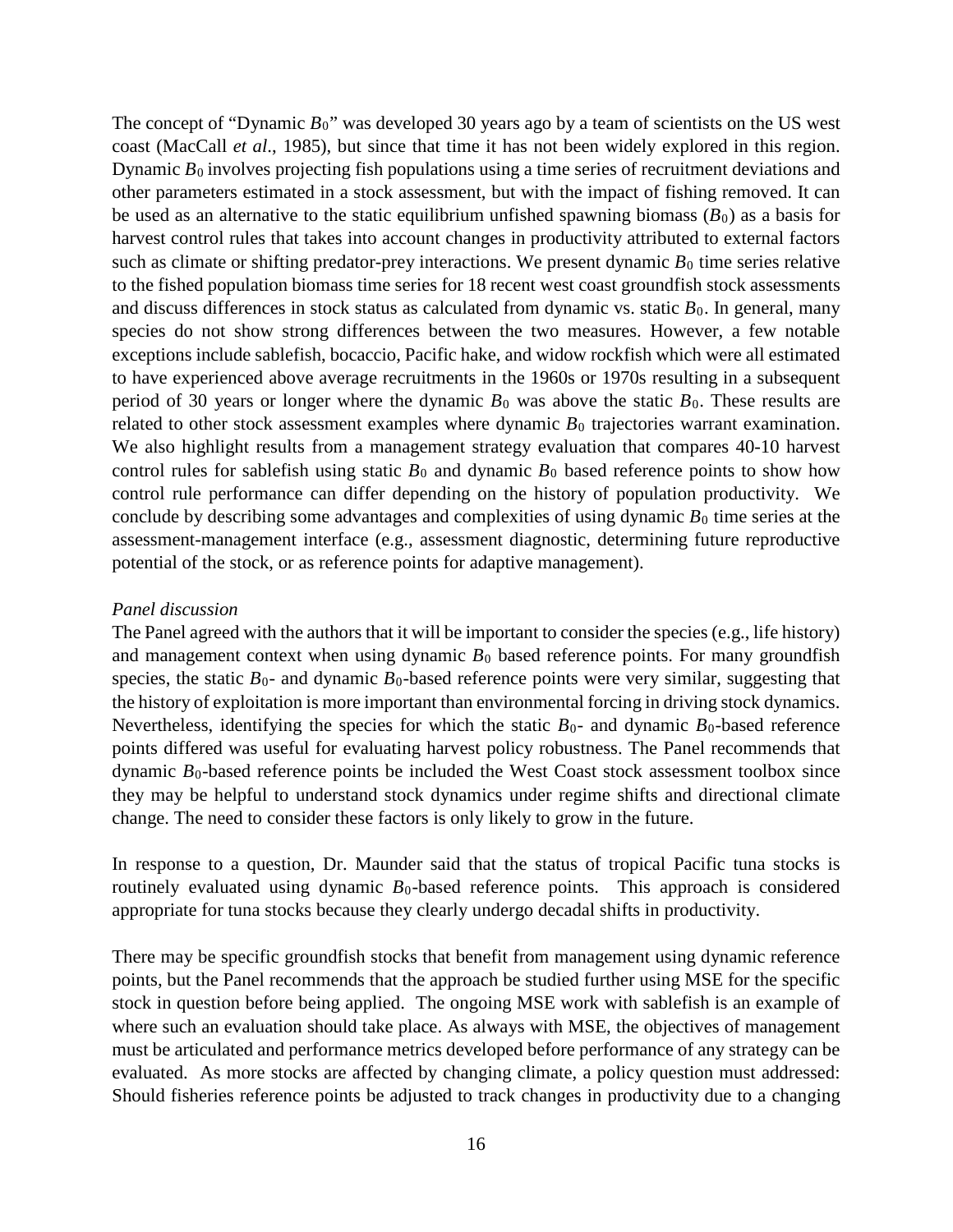climate, or should they be considered fixed relative to the conditions immediately prior to exploitation? Greater focus on fishing mortality-based reference points rather than biomass-based reference points may help to focus management attention on aspects of the system that are controllable.

## **2.10. Josh Nowlis. A Management Strategy Evaluation of Stock-Recruit Proxies.**

No author summary was provided.

## *Panel discussion*

Preliminary results were presented from a management strategy evaluation for an age-structured population that is assessed and managed according a 40-10 harvest policy. Results indicated that the economic productivity of the stock was maintained, and that ecological impacts were relatively modest. This result is most likely a result of the robustness of stock assessments and the 40-10 policy. These preliminary results are promising, but validation and additional study is needed. For example, it will be important to compare across life histories. Questions that need to be addressed include how much collecting data from early years prior to exploitation aids performance, and how the results are affected by environmental variability. The Panel also noted that economic performance depends on the perspective: small operations with high discount rates may respond differently than larger operations with lower discount rates.

# **2.11. Jim Thorson. A Multivariate Life History Analysis of Global Fisheries Data to Generate Priors on Length, Weight, Growth, Mortality, and Maturity Parameters for All 32,000 Marine Fishes.**

Scientists and regulators need to know life history parameters (e.g., average mortality rate, individual growth rate, maximum length or mass) to understand and respond to risks to natural populations and ecosystems. For over one hundred years, scientists have identified "life history invariants" (LHI) representing pairs of parameters whose ratio is approximately constant across species. LHI then promise to allow prediction of many parameters from field-measurements of a few important traits. Using LHI in this way, however, neglects any residual patterns in traits when making predictions. We therefore apply a nonparametric, multivariate model for eight traits in all 32,000 marine fishes, and include taxonomic structure for residuals (with levels for class, order, family, genus, and species). We first show that this approach generates precise predictions for taxa with many or few data. We then use this model to explore three questions regarding lifehistory traits in fishes including: (1) How many traits must be known per species to precisely predict remaining life-history parameters? (2) What is the average relationship between relative growth rate and maximum size? and (3) Is the ratio of natural mortality and relative growth rate a LHI, or does it vary systematically based on timing of maturity? We distribute our predictive model as an R package to allow future life-history predictions to be conditioned on correlated residuals arising from all marine fishes worldwide.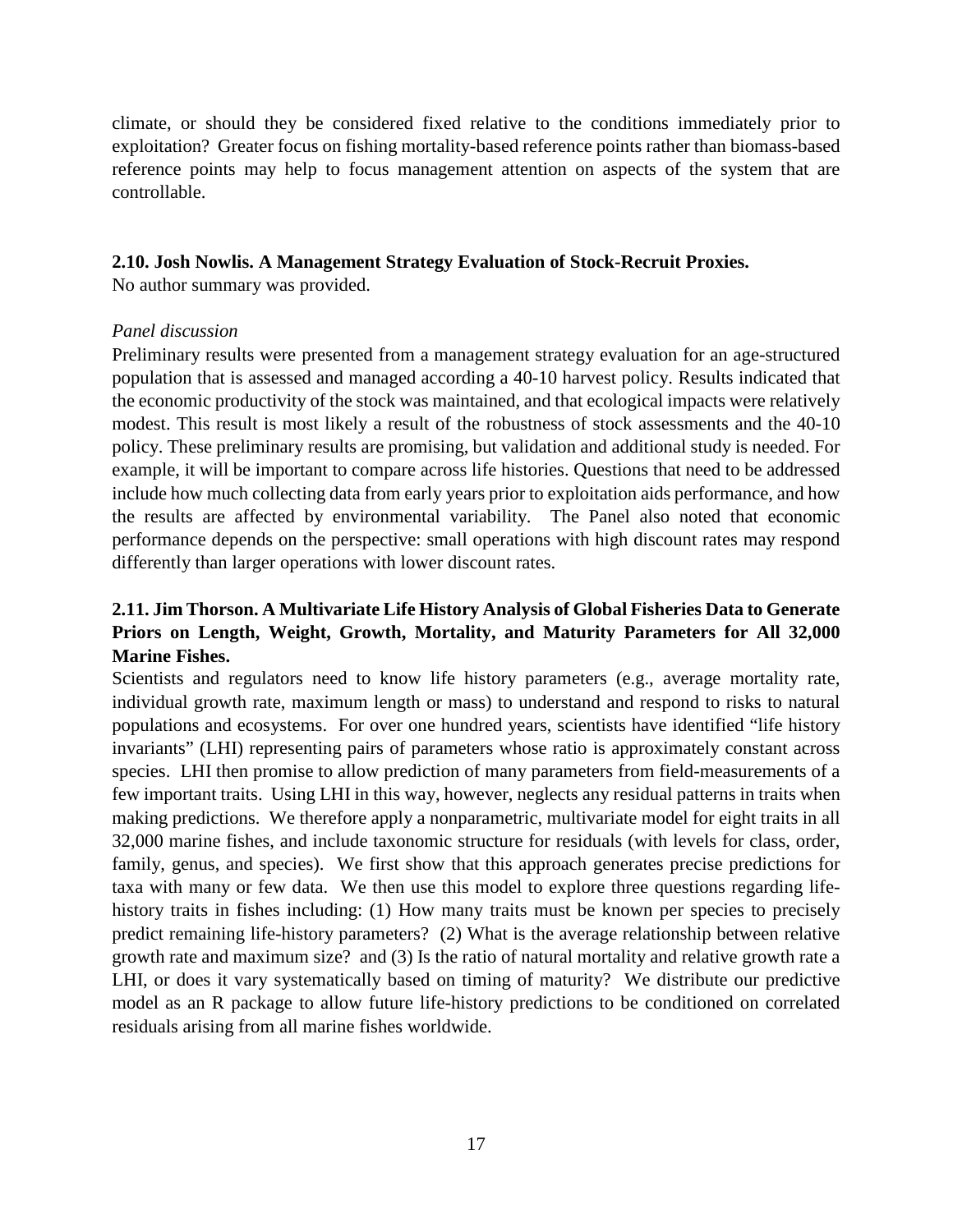In this talk, I recommend that this R package *FishTraits* could be used to generate plausible values for life-history traits (maturity, mortality, growth, and size) in future data-poor and data-moderate assessment models for West Coast species (and other fisheries-management regions)

#### *Panel discussion*

A remarkable result from this study is that perfect information about three traits (temperature, asymptotic weight, and von Bertalanffy K) is sufficient to calculate all other traits. This approach has obvious application in data-poor and data-moderate situations. The Panel would have liked to have seen some examples to demonstrate how this approach would be applied in particular examples, such as for a group of unassessed rockfish species. The Panel was also interested in seeing an evaluation of the method using out-of-sample predictions.

#### 2.12. John Wallace. SPR vs. F<sub>MSY</sub> in Assessment Models.

Statements made in Mangel et al.'s (2013) production model (MPM) paper were challenged with real data in a Stock Synthesis age structured model. Specifically, Mangel et al. (2013) stated that for the MPM as well as for age structured models: "SPR<sub>MSY</sub> is independent of the selectivity curve". Figure 1 shows the results of profiling over steepness using a recent Petrale sole model across different selectivity assumptions. There is a clear influence on the SPR curve given selectivity.

After the productivity workshop, additional work was completed to show  $F_{MSY}$  vs. steepness (h) for the longspine thornyhead (*Sebastolobus altivelis*; Figure 2c). The MPM result (equation 15) is shown as a black line with circles. Additionally, the MPM equations 15 and 17 were combined to give the following production model results:

$$
SPR_{MSY} = \frac{1}{\frac{F_{MSY}}{M} + 1}
$$

$$
F_{MSY} = M\left(\frac{1}{SPR_{MSY}} - 1\right)
$$

$$
M = \frac{F_{MSY}}{\left(\frac{1}{SPR_{MSY}} - 1\right)}
$$

These results were the genesis for creating a plot of  $F_{MSY}$  vs.  $1 - SPR_{MSY}$  (Figure 2d).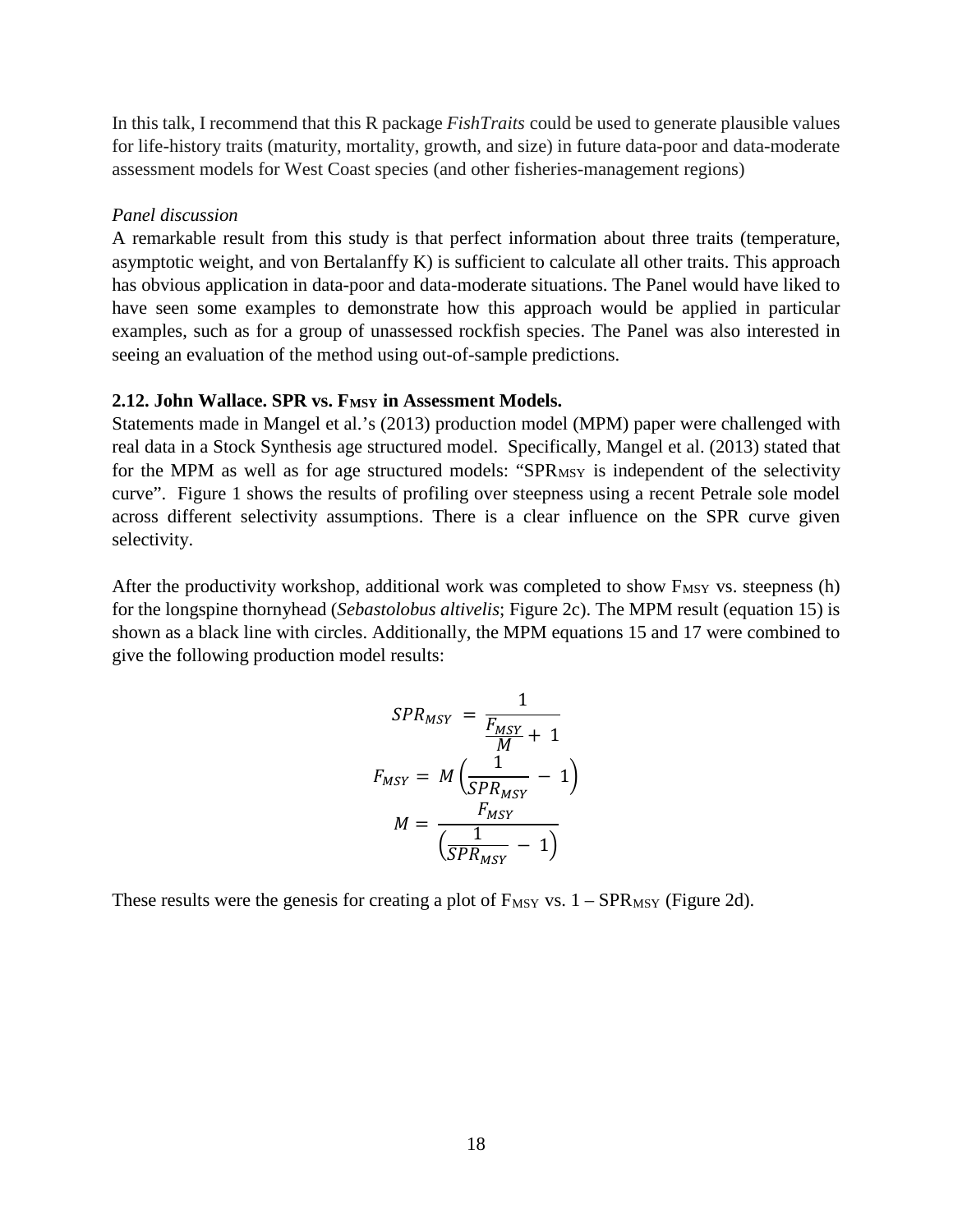

Figure 1. A profile over steepness (h) for a recent Petrale sole age structured model using various selectivity curves that span the length range of Petrale sole (insert). The selectivity curves were assumed to be the same for all fisheries and surveys in a given profile run. The black line with circles is the production model result from MPM (eq. 17). The Dodger blue squares are from the initial Petrale model.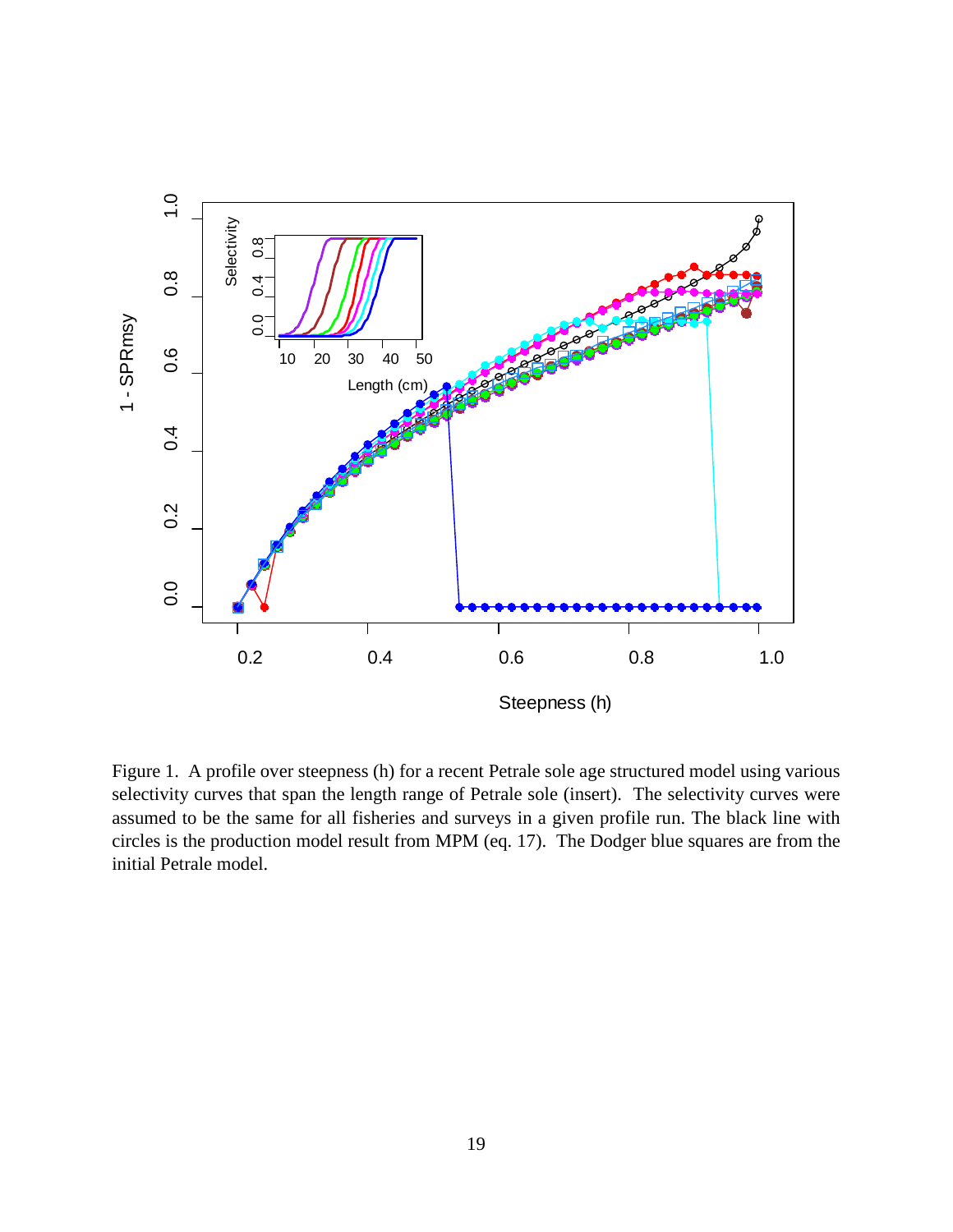

Figure 2. A profile over steepness (h) for a recent longspine thornyhead age structured model using various selectivity curves that span the length range of the longspine thornyhead (a). The selectivity curves were assumed to be the same for all fisheries and surveys in a given profile run. The black line with circles are production model results from MPM (eq.'s 15 and 17). The Dodger blue squares are from the initial longspine thornyhead model.

#### *Panel discussion*

Predictions of a simple production model about the relationships between steepness and other management quantities were compared to a full age-structured assessment model. While in general the predictions of Mangel et al. (2013) are not too horrible, it is clear that there is some deviation in the predicted functional relationships. SPR<sub>MSY</sub> is not independent of the selectivity curve as asserted by Mangel et al. (2013), but selectivity only weakly affects the relationship of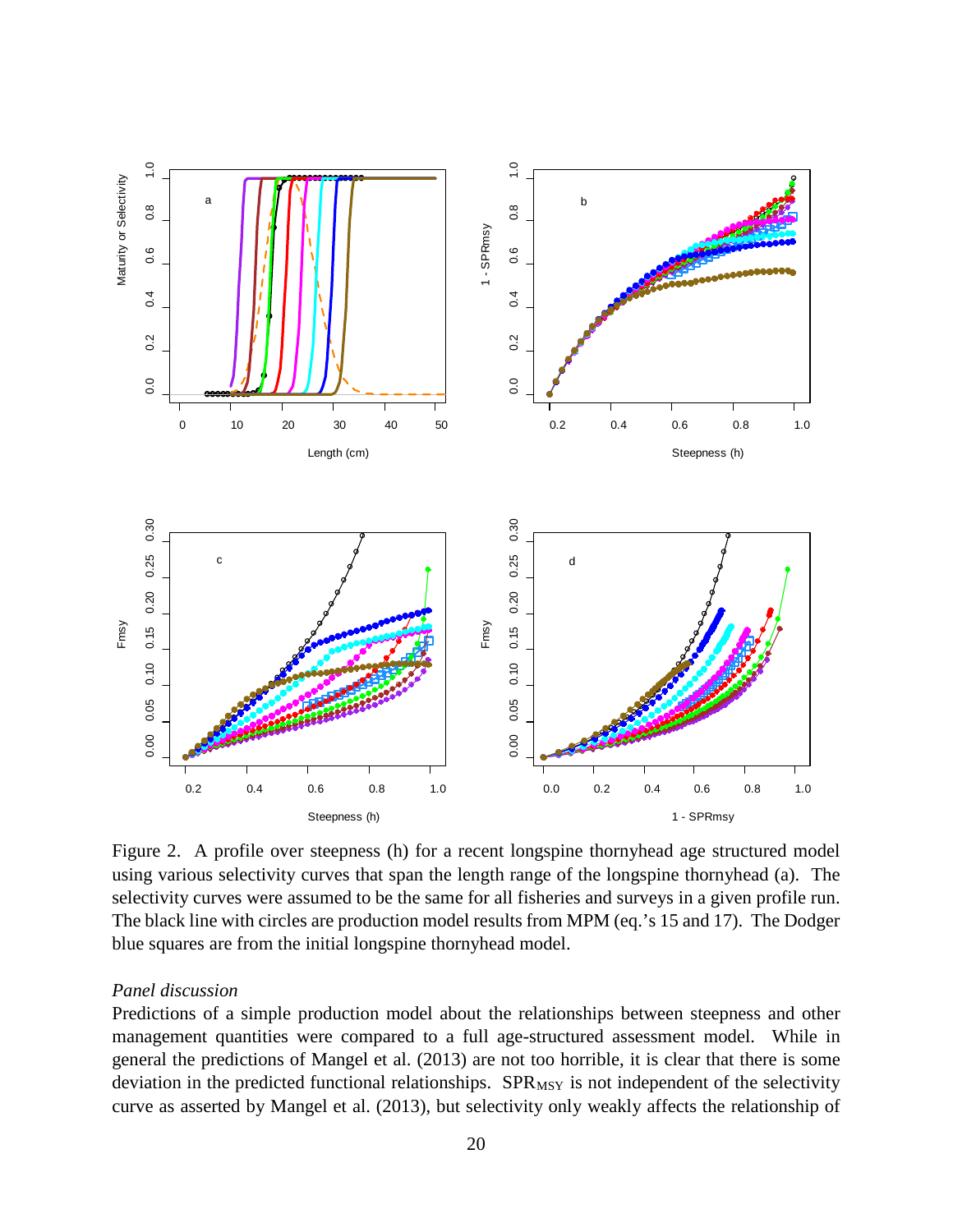$SPR<sub>MSY</sub>$  as a function of steepness (h). Work completed after the workshop and shown in the author summary suggest a more serious deviation in the predicted relationship between steepness and F<sub>MSY</sub> due to the assumed selectivity pattern.

# **3. RECOMMENDATIONS AND CONCLUSIONS.**

The Panel the identified a number of recommendations and conclusions on how to make progress on the issues addressed by the workshop.

- 1. Use of the Beverton-Holt stock-recruit curve and other two-parameter curves forces a strong relationship between steepness (i.e., the curvature of the SR relationship) and management parameters such as stock size at MSY, F<sub>MSY</sub>, and the SPR that maximizes yield. These relationships are not a reflection of life history or population dynamics, but rather an outcome of the choice of a mathematical model with limited flexibility.
- 2. Three-parameter curves and non-parametric curves do not have these strong relationships, and this may provide some advantages. However, experience in working with such models in fisheries management is limited.
- 3. In most cases, there is not enough information in stock assessment data to support reliable estimation of the parameters of three-parameter stock-recruit curves. Therefore use of three-parameter curves will be highly reliant on the use of priors to provide stable estimation while enabling flexibility. A similar situation exists even for the two-parameter Beverton-Holt curve, where a prior for steepness has been recommended by the SSC for use in stock assessments for this same reason.
- 4. There was a diversity of scientific opinion regarding whether there should be a move towards use of three-parameter stock recruit models in stock assessment. Some on the Panel thought that it was better to continue using the Beverton-Holt stock recruit relationship (or even a constant mean) purely as a descriptor of the relationship between stock size and abundance. Others on the Panel favored adoption of three-parameter curves in stock assessments.
- 5. To make progress resolving these issues, the Panel recommends directed research on several topics:
	- a. Continued simulation-estimation tests for both two-parameter and three-parameter models in stock assessments.
	- b. Evaluation of different three-parameter models and alternative leading parameters for incorporation into Stock Synthesis.
	- c. Exploration and evaluation of three-parameter curves in stock assessments, either when developing stock assessments, or for existing models.
	- d. Further development of priors for leading parameters of stock-recruit models is needed, such as  $B_{MSY}/B_0$ , and slope at the origin. Non-parametric approaches to meta-analysis should be considered to directly estimate leading parameters.
- 6. The current practice of evaluating sensitivity to steepness in stock assessments by likelihood profiles and in decision tables should be continued.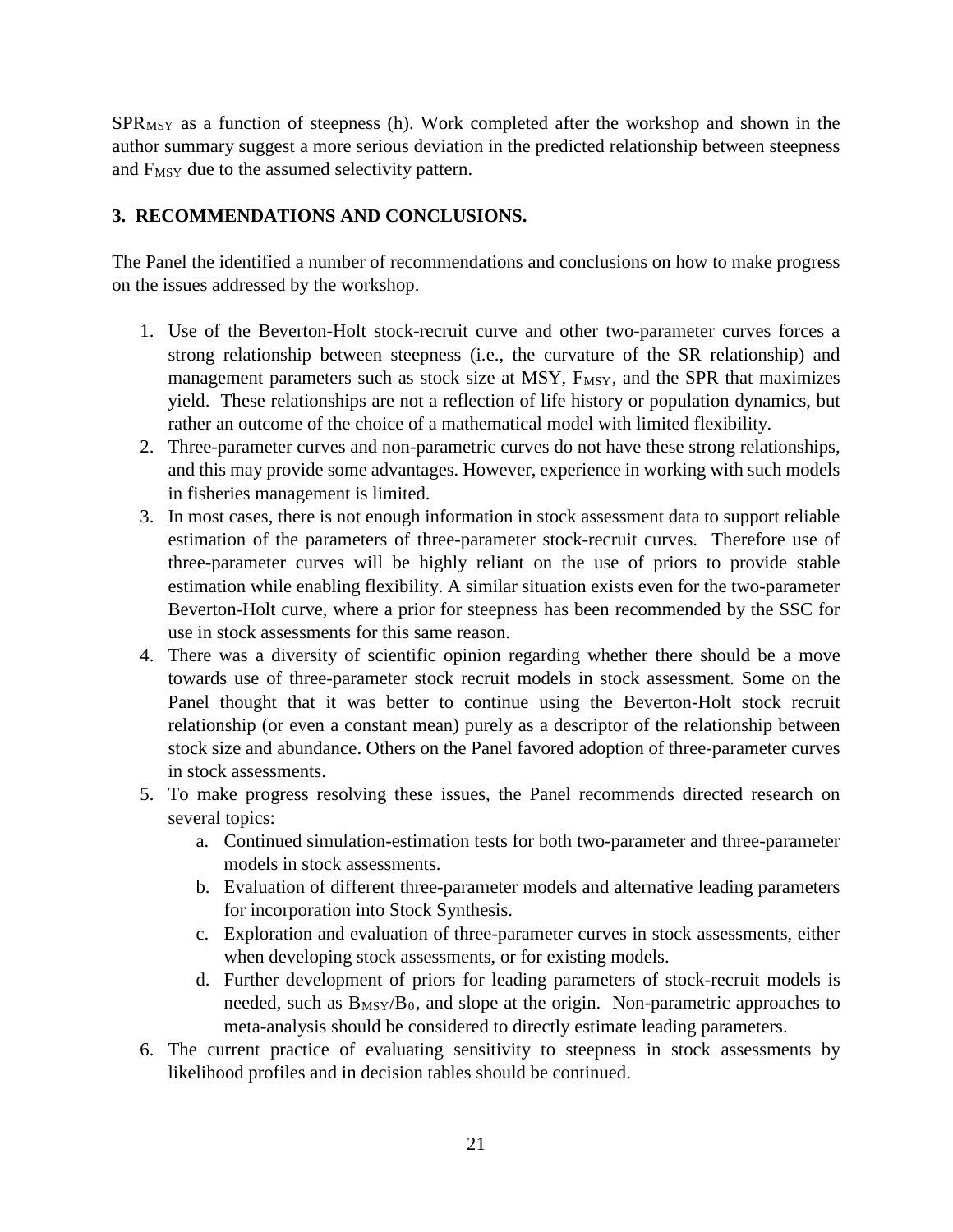- 7. Estimates of mean steepness for West Coast rockfish have apparently increased from around 0.6 to 0.8 based on meta-analysis of rockfish stock assessments. This increase in rockfish steepness suggests that the  $F_{50\%}$  harvest rate for rockfish can no longer be considered a risk neutral proxy for F<sub>MSY</sub>, as was originally intended. This could result in a potential loss of long-term yield of about 20%. These conclusions depend on accepting the Beverton-Holt curve as an appropriate way to model the stock recruit relationship, an approach that is now under question.
- 8. The Panel recommends that dynamic  $B_0$ -based reference points be included the West Coast stock assessment toolbox, since they may be helpful to understand stock dynamics under regime shifts and directional climate change. The dynamic  $B_0$  output has been a routine part of the Stock Synthesis output for several assessment cycles, so all that is needed are guidelines for using it. The approach may be useful for specific groundfish stocks, but should be evaluated using MSE for the specific stock in question before being applied. The ongoing MSE work with sablefish is an example of evaluation that should take place.
- 9. Estimating and including autocorrelated recruitment during population forecasts can decrease forecast error if autocorrelation is substantially different from zero (e.g., ρ>0.25). If the sample autocorrelation is  $>0.25$ , then this value should be used when forecasting abundance in rebuilding plans.
- 10. If there is sufficient support from the West Coast science centers, a follow-up workshop should be scheduled for the next off assessment year in 2018, to evaluate progress on the above research recommendations.

## **4. REFERENCES**

Foss-Grant, A.P., Zipkin, E.F., Thorson, J.T., Jensen, O.P., and Fagan, W.F. 2016. Hierarchical analysis of taxonomic variation in intraspecific competition across fish species. Ecology 97: 1724-1734.

Gibson, R.N., 1994. Impact of habitat quality and quantity on the recruitment of juvenile flatfishes. Netherlands Journal of Sea Research 32, 191–206.

Johnson, K.F., Councill, E., Thorson, J.T., Brooks, E., Methot, R.D., and Punt, A.E. 2016. Fisheries Research 183: 222–232.

Lee, H-H., Maunder, M. N., Piner, K. R., and Methot, R. D. 2011. Estimating natural mortality within a fisheries stock assessment model. An evaluation using simulation analysis based on twelve stock assessments. Fisheries Research, 109: 89–94.

Lee, H-H., Maunder, M. N., Piner, K. R., and Methot, R. D. 2012. Can steepness of the stockrecruitment relationship be estimated in fishery stock assessment models? Fisheries Research, 125–126: 254–261.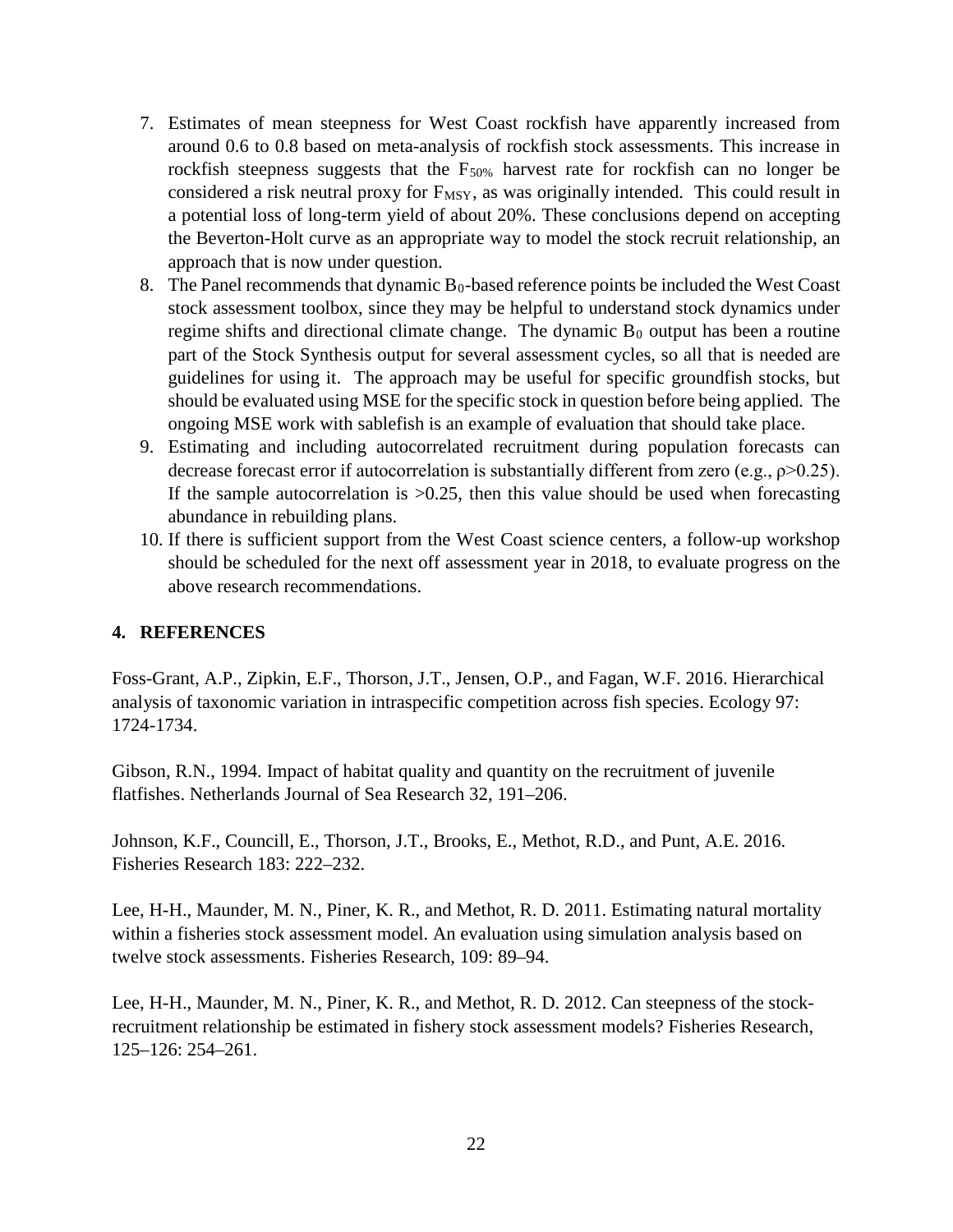Mangel, M., MacCall, A.D., Brodziak, J., Dick, E.J., Forrest, R.E., Pourzand, R., and Ralston, S., 2013. A perspective on steepness, reference points, and stock assessment. Canadian Journal of Fisheries and Aquatic Science 70: 930–940.

Maunder, M. N. 2002. The relationship between fishing methods, fisheries management and the estimation of MSY. Fish and Fisheries, 3: 251–260.

Maunder, M. N. 2003. Is it time to discard the Schaefer model from the stock assessment scientist's toolbox? Fisheries Research, 61: 145–149.

Maunder, M. N. 2012. Evaluating the stock-recruitment relationship and management reference points: application to summer flounder (*Paralichthys dentatus*) in the U.S. mid-Atlantic. Fisheries Research, 125–126: 20–26.

Maunder, M.N. and Deriso, B.R. 2013. A stock–recruitment model for highly fecund species based on temporal and spatial extent of spawning. Fisheries Research 146: 96–101.

Maunder, M.N. and Deriso, R.B. 2014. Proposal for biomass and fishing mortality reference points based on reduction in recruitment. IATTC Stock Assessment Report 14: 193- 206. [http://www.iattc.org/PDFFiles2/StockAssessmentReports/SAR15/11-Proposal-for-limit](http://www.iattc.org/PDFFiles2/StockAssessmentReports/SAR15/11-Proposal-for-limit-reference-points.pdf)[reference-points.pdf](http://www.iattc.org/PDFFiles2/StockAssessmentReports/SAR15/11-Proposal-for-limit-reference-points.pdf)

Restrepo, V.R., Thompson, G.G., Mace, P.M., Gabriel, W.L., Low, L.L., MacCall, A.D., Methot, R.D., Powers, J.E., Taylor, B.L., Wade, P.R. and J.F. Witzig, J.F. 1998. Technical Guidance on the Use of Precautionary Approaches to Implementing National Standard 1 of the Magnuson-Stevens Fishery Conservation and Management Act. NOAA Technical Memorandum NMFS-F/SPO-31, 54 pp.

Takens, F. 1981. Detecting strange attractors in turbulence. In Rand DA, Young LS. Dynamical Systems and Turbulence, Lecture Notes in Mathematics, vol. 898. Springer-Verlag. pp. 366–381.

Taylor, I.G., Gertseva, V., Methot Jr., R.D., Maunder, M.N., 2013. A stock–recruitment relationship based on pre-recruit survival, illustrated with application to spiny dogfish shark. Fish. Res. 142, 15–21.

Thorson, J.T., Cope, J., Branch, T., Jensen, O., 2012. Spawning biomass reference points for exploited marine fishes, incorporating taxonomic and body size information. Canadian Journal of Fisheries and Aquatic Science 69: 1556–1568.

Thorson, J.T., Jensen, O.P., and Zipkin, E.F. 2014. How variable is recruitment for exploited marine fishes? A hierarchical model for testing life history theory. Canadian Journal of Fisheries and Aquatic Sciences 71(7): 973-983.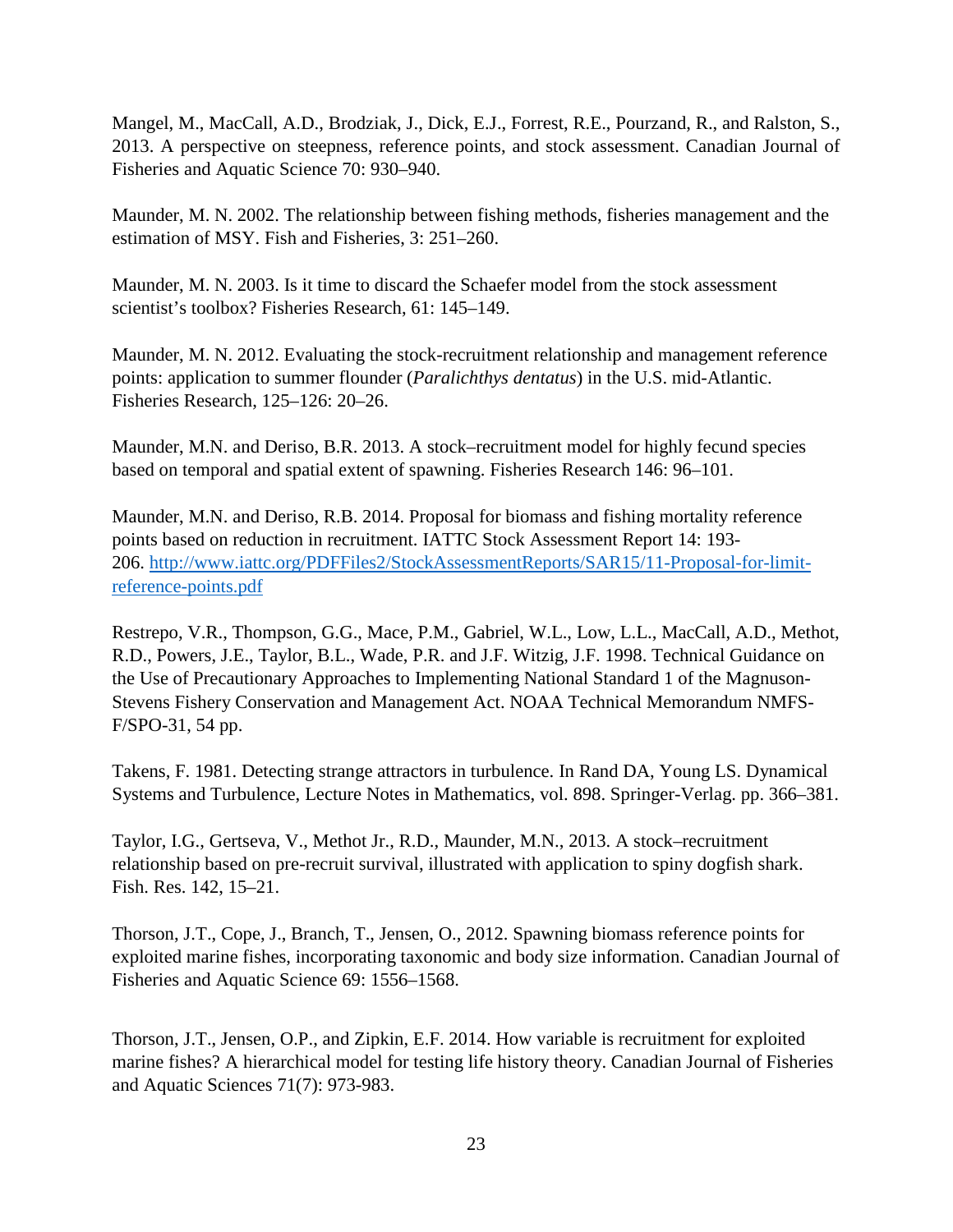Thorson, J.T., Rindorf, A., Gao, J., Hanselman, D.H., and Winker, H. 2016. Density-dependent changes in effective area occupied for sea-bottom-associated marine fishes. Proceedings of the Royal Society B 283.

Zhu, J.-F., Chen, Y., Dai, X. J., Harley, S. J., Hoyle, S.D., Maunder, M. N., and Aires-da-Silva, A. 2012. Implications of uncertainty in the spawner-recruitment relationship for fisheries management: an illustration using bigeye tuna (*Thunnus obesus*) in the eastern Pacific Ocean. Fisheries Research, 119–120: 89–93.

Zhou, S., Yin, S., Thorson, J., Smith, T., Fuller, M., 2012. Linking fishing mortality reference points to life history traits: an empirical study. Canadian Journal of Fisheries and Aquatic Science 69: 1292–1301.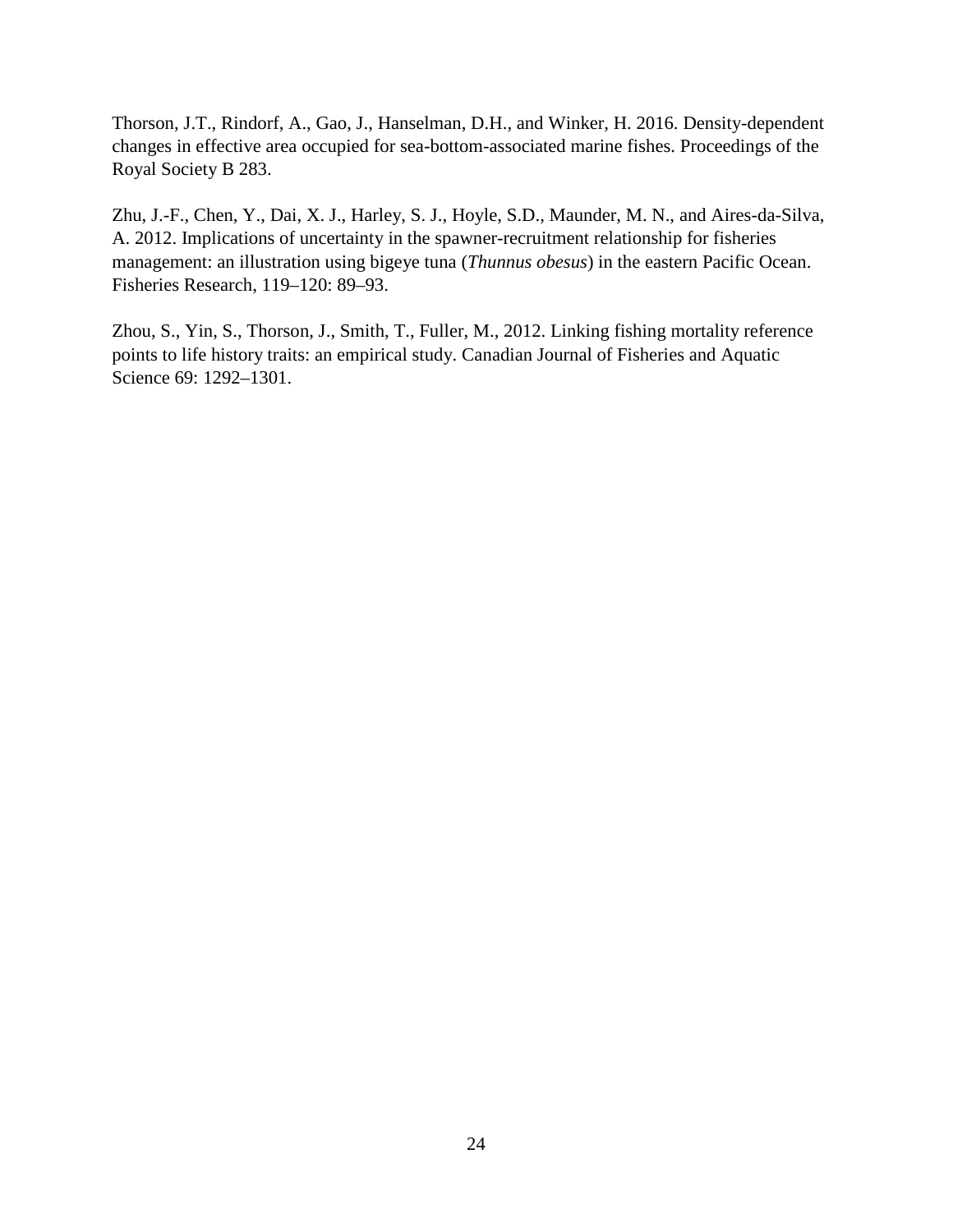# **Appendix 1. Workshop Agenda**

#### **PROPOSED AGENDA**

# **Groundfish Productivity Workshop Pacific Fishery Management Council Scientific and Statistical Committee**

National Marine Fisheries Service Western Regional Center's Sand Point Facility Alaska Fisheries Science Center Building 4, Traynor Room 2076 7600 Sand Point Way NE Seattle, WA 98115

**December 6-8, 2016**

*This meeting is open to the public and public comments will be accepted at the discretion of the meeting chair. Agenda times are approximate and are subject to change.*

#### **The Workshop Will Be Broadcast via Webinar**

Join the meeting by visiting this link:

http://www.gotomeeting.com/online/webinar/join-webinar

Enter the Webinar ID: 278-100-739

Then enter your email address and name (required)

You must use your telephone for the audio portion of the meeting by dialing this toll number 1-877- 953-3912; then enter the attendee passcode 2523402.

Technical Information and System Requirements:

PC-based attendees: Required: Windows® 7, Vista, or XP

Mac®-based attendees: Required: Mac OS® X 10.5 or newer

Mobile attendees: Required: iPhone®, iPad®, Android™ phone or Android tablet GoToMeeting Webinar Apps)

#### TUESDAY, DECEMBER 6, 9:00 AM

#### **Workshop Panelists**

SSC members:

 $\overline{a}$ 

Aaron Berger, National Marine Fisheries Service Northwest Fisheries Science Center John Budrick, California Department of Fish and Wildlife Martin Dorn, Chair, National Marine Fisheries Service Alaska Fisheries Science Center John Field, National Marine Fisheries Service Southwest Fisheries Science Center Owen Hamel, National Marine Fisheries Service Northwest Fisheries Science Center André Punt, University of Washington (December 7 only)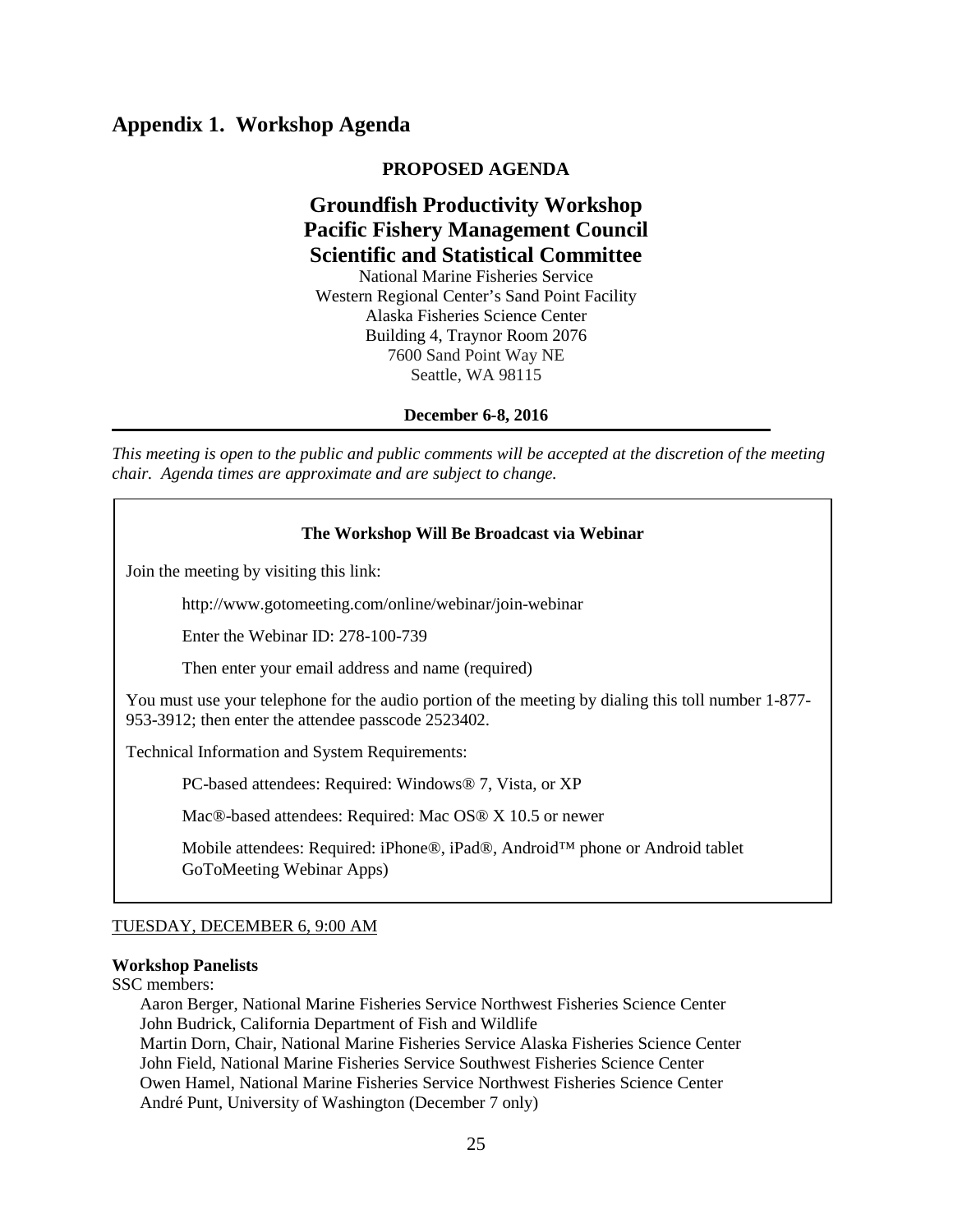David Sampson, Oregon State University

Will Satterthwaite, National Marine Fisheries Service Southwest Fisheries Science Center Theresa Tsou, Washington Department of Fish and Wildlife

## Invitees:

| Bill Clark, University of Washington                                                             |                    |
|--------------------------------------------------------------------------------------------------|--------------------|
| Jason Cope, National Marine Fisheries Service Northwest Fisheries Science Center                 |                    |
| Edward "E.J." Dick, National Marine Fisheries Service Southwest Fisheries Science Center         |                    |
| Robyn Forrest, Department of Fisheries and Oceans, Pacific Biological Station                    |                    |
| Nick Grunloh, National Marine Fisheries Service Southwest Fisheries Science Center               |                    |
| Xi He, National Marine Fisheries Service Southwest Fisheries Science Center                      |                    |
| Marc Mangel, University of California, Santa Cruz                                                |                    |
| Mark Maunder, Inter-American Tropical Tuna Commission                                            |                    |
| Carey McGilliard, National Marine Fisheries Service Alaska Fisheries Science Center              |                    |
| Rick Methot, National Marine Fisheries Service Office of Science and Technology                  |                    |
| Steve Munch, National Marine Fisheries Service Southwest Fisheries Science Center                |                    |
| Josh Nowlis, National Marine Fisheries Service Northwest Fisheries Science Center                |                    |
| Ian Taylor, National Marine Fisheries Service Northwest Fisheries Science Center                 |                    |
| Jim Thorson, National Marine Fisheries Service Northwest Fisheries Science Center                |                    |
| John Wallace, National Marine Fisheries Service Northwest Fisheries Science Center               |                    |
|                                                                                                  |                    |
| A. Call to Order                                                                                 |                    |
| 1. Call to Order and Introductions                                                               | <b>Martin Dorn</b> |
| Approve Agenda and Rapporteur Assignments<br>2.                                                  |                    |
|                                                                                                  |                    |
| (9 a.m., 0.5 hours)                                                                              |                    |
| B. Density Dependence, the Theory of Harvesting, and the Practice of Stock Assessment:           |                    |
| A Perspective on Steepness and Its Implications                                                  | Marc Mangel        |
| (9:30 a.m., 1 hour)                                                                              |                    |
| C. Quest for the Holy Grail: The Stock-Recruit Curve in Fishery                                  |                    |
| <b>Stock Assessment</b>                                                                          | Mark Maunder       |
| (10:30 a.m., 1 hour)                                                                             |                    |
|                                                                                                  |                    |
| LUNCH (11:30 A.M. - 1:00 P.M.)                                                                   |                    |
| D. Design Considerations for a System of Stock Assessment and Reference Point Estimation for Use |                    |
| by the PFMC                                                                                      | <b>Martin Dorn</b> |
| (1 p.m., 1 hour)                                                                                 |                    |

- *E. Bias in Estimation of Biological Reference Points when 3-Parameter Stock-Recruit Relationships are Considered Appropriate -- An Extension of the Results of Mangel et al. 2013* E.J. Dick and Nick Grunloh (*2 p.m., 1 hour*)
- *F. Autocorrelation in Recruit and Its Effect on Estimation of Stock-Recruit Parameters* Jim Thorson

(*3 p.m., 1 hour*)